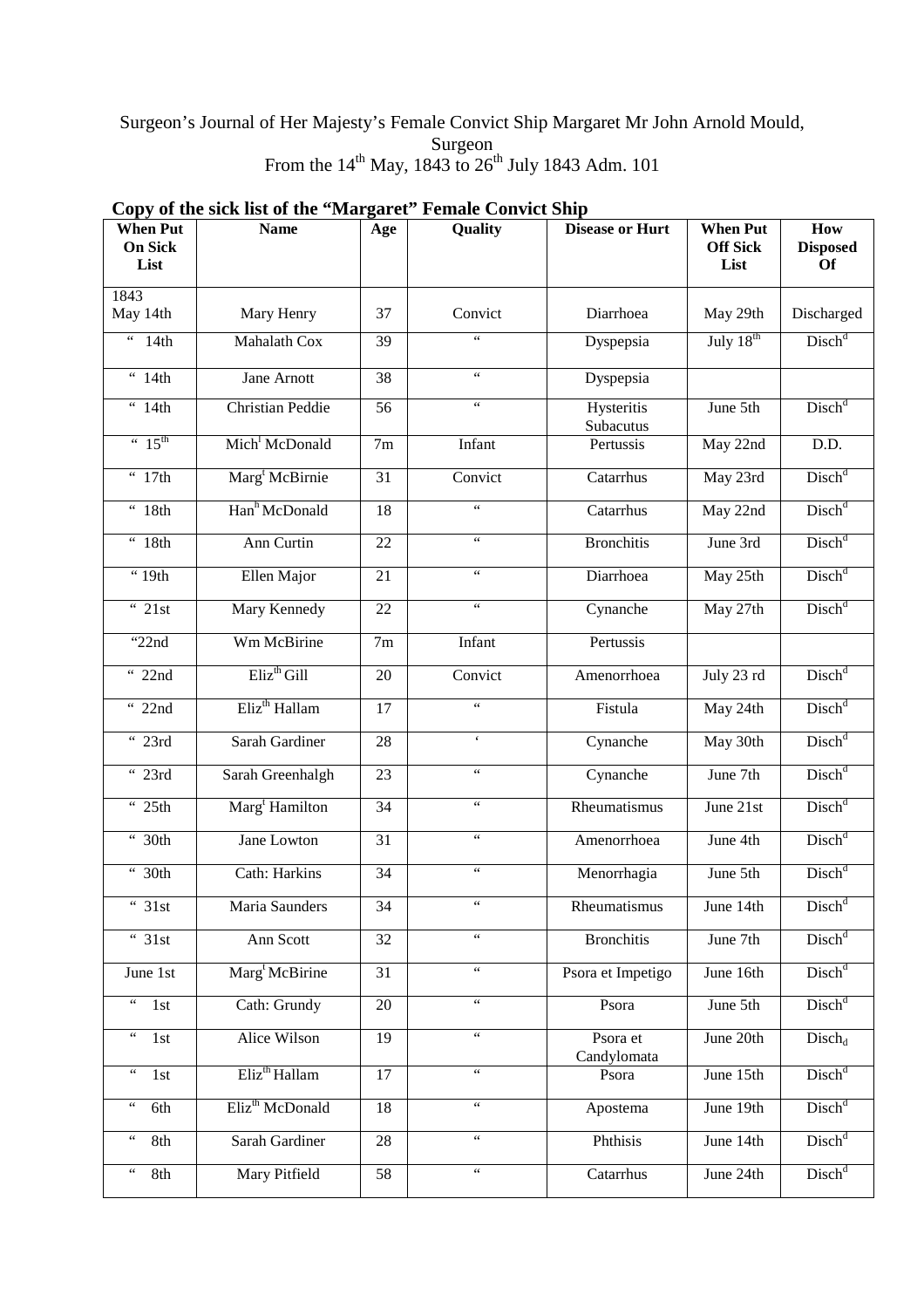| ,,<br>11th                                              | Sarah Gore                | 25              |                                         | Opthalmia                     | June 16 <sup>th</sup> | Disch <sup>d</sup> |
|---------------------------------------------------------|---------------------------|-----------------|-----------------------------------------|-------------------------------|-----------------------|--------------------|
| $\cdot \cdot 11^{\text{th}}$                            | Mary Kinnear              | $\overline{27}$ | $\overline{\mathfrak{c}\mathfrak{c}}$   | Catarrhus                     | June $15th$           | Disch <sup>d</sup> |
| $\cdot$ 14th                                            | Ellen Duckworth           | 20              | $\zeta\,\zeta$                          | Cynanche                      | June 21st             | Disch <sup>d</sup> |
| : 18th                                                  | Marg <sup>t</sup> Beattie | 30              | $\boldsymbol{\zeta} \boldsymbol{\zeta}$ | Rheumatismus                  | June 29th             | Disch <sup>d</sup> |
| $\boldsymbol{\zeta} \, \boldsymbol{\zeta}$<br>18th      | Rose Ann Smith            | 25              | $\overline{\mathfrak{c}\mathfrak{c}}$   | Luxatio                       | July 5th              | Disch <sup>d</sup> |
| June 19th                                               | Ann Birch                 | 21              | $\zeta\,\zeta$                          | Rheumatismus                  | June 23rd             | Disch <sup>d</sup> |
| $\epsilon\,\epsilon$<br>22nd                            | <b>Mary Robertson</b>     | 53              | $\zeta\,\zeta$                          | Catarrhus                     | June 26th             | Disch <sup>d</sup> |
| $\boldsymbol{\epsilon}$ $\boldsymbol{\epsilon}$<br>25th | Ann Smith                 | 25              | $\zeta \, \zeta$                        | Opthalmia                     | July 5th              | Disch <sup>d</sup> |
| $\epsilon\,\epsilon$<br>26th                            | M.A. Goatley              | 19              | $\zeta\,\zeta$                          | Catarrhus                     | June 29th             | Disch <sup>d</sup> |
| $\leftrightsquigarrow$<br>28th                          | Ellen Farrell             | 29              | $\zeta\,\zeta$                          | Phlogosis                     | July 3rd              | Disch <sup>d</sup> |
| $\boldsymbol{\epsilon}$ $\boldsymbol{\epsilon}$<br>29th | M.A. Diamond              | $\overline{32}$ | $\mathfrak{c}\mathfrak{c}$              | Catarrhus                     | July 19th             | Disch <sup>d</sup> |
| $\boldsymbol{\epsilon}$<br>29th                         | Jane Lowton               | 31              | $\zeta$ $\zeta$                         | Catarrhus                     | July 3rd              | Disch <sup>d</sup> |
| 30th<br>$\epsilon\,\epsilon$                            | Maria Drake               | $\overline{23}$ | $\mathfrak{c}\mathfrak{c}$              | Pleuritis                     | July 13th             | Disch <sup>d</sup> |
| $\boldsymbol{\epsilon}$<br>30 <sub>th</sub>             | Ann Baker                 | $\overline{35}$ | $\mathfrak{c}\mathfrak{c}$              | Phlogosis                     | July 5th              | Disch <sup>d</sup> |
| 30th<br>$\epsilon\epsilon$                              | <b>Alice Marsh</b>        | $\overline{22}$ | $\mathfrak{c}\mathfrak{c}$              | Catarrhus                     | July 3rd              | Disch <sup>d</sup> |
| $\boldsymbol{\epsilon}$<br>30 <sub>th</sub>             | Ann Wilkinson             | 28              | $\zeta$ $\zeta$                         | Catarrhus                     | July 4th              | Disch <sup>d</sup> |
| July 4th                                                | Sarah Beale               | 25              | $\mathfrak{c}\mathfrak{c}$              | Arthropyosis                  | July 25th             | Hospital           |
| $\zeta\,\zeta$<br>4th                                   | <b>Jean Perry</b>         | $\overline{18}$ | $\mathfrak{c}\mathfrak{c}$              | Leucorrhoea                   | July 18th             | Disch <sup>d</sup> |
| $\epsilon\epsilon$<br>6th                               | <b>Ellen Moriaty</b>      | $\overline{25}$ | $\mathfrak{c}\mathfrak{c}$              | Dyspepsia                     | July 8th              | Disch <sup>d</sup> |
| $\epsilon\,\epsilon$<br>$\overline{7th}$                | Marg <sup>t</sup> Moffatt | $\overline{22}$ | $\zeta$ $\zeta$                         | Cynanche                      | July 13th             | $Disch_d$          |
| $\epsilon$ $\epsilon$<br>8th                            | Mary Kennedy              | 22              | $\zeta\,\zeta$                          | Diarrhoea                     | July 17th             | Disch <sup>d</sup> |
| $\zeta\,\zeta$<br>8th                                   | Christina Campbell        | 25              | $\zeta \, \zeta$                        | <b>Bronchitis</b>             | July 18th             | Disch <sup>d</sup> |
| $\boldsymbol{\zeta} \, \boldsymbol{\zeta}$<br>8th       | Ellen Partington          | 36              | $\zeta\,\zeta$                          | Diarrhoea                     | July 14th             | Dischd             |
| $\epsilon\,\epsilon$<br>9th                             | Ann Baker                 | 35              | $\overline{\mathfrak{c}\mathfrak{c}}$   | Phlogosis                     | July 25th             | Hospital           |
| $\zeta\,\zeta$<br>9th                                   | Cath: Turner              | 25              | $\zeta \, \zeta$                        | Rheumatismus                  |                       |                    |
| $\epsilon$ $\epsilon$<br>10th                           | Ann Newman                | 56              | $\zeta\,\zeta$                          | <b>Bronchitis</b><br>Chronica |                       |                    |
| $\boldsymbol{\epsilon}$<br>11th                         | Hannah White              | 33              | $\zeta\,\zeta$                          | Mania                         | July 25th             | Hospital           |
| $\boldsymbol{\epsilon}$<br>12th                         | Mary Lochrie              | 17              | $\overline{\mathfrak{c}\mathfrak{c}}$   | Opthalmia                     | July 18th             | $\text{Disch}^d$   |
| $\epsilon\,\epsilon$<br>12th                            | M.A. Dougan               | 14              | $\boldsymbol{\zeta} \boldsymbol{\zeta}$ | Cynanche                      | July 16th             | Disch <sup>d</sup> |
| $\boldsymbol{\epsilon}$ $\boldsymbol{\epsilon}$<br>16th | Ann Birch                 | 29              | $\zeta\,\zeta$                          | Diarrhoea                     | July 22nd             | Disch <sup>d</sup> |
| $\boldsymbol{\epsilon}$ $\boldsymbol{\epsilon}$<br>18th | Rosina Homer              | 22              | $\boldsymbol{\zeta} \boldsymbol{\zeta}$ | Phlogosis                     |                       |                    |
| $22n\overline{d}$<br>$\epsilon\,\epsilon$               | Grace Bruce               | 26              | $\zeta\,\zeta$                          | <b>Bronchitis</b>             |                       |                    |
|                                                         |                           |                 |                                         |                               |                       |                    |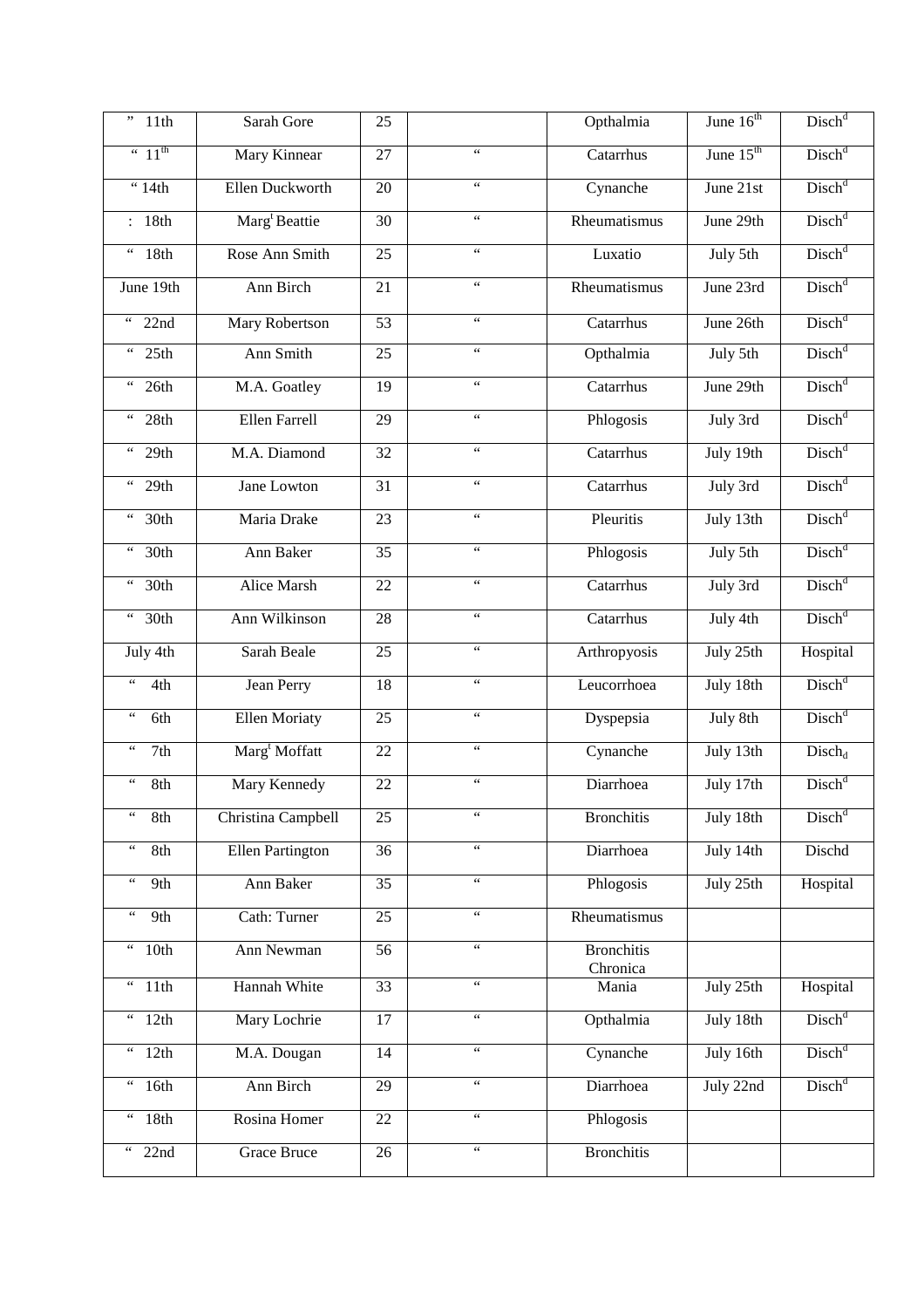### **Medical and Surgical Journal of Her Majesty's Convict Ship Margaret between the 14th May, 1843 and the 26th July, 1843, during which time the said shop has been employed in a voyage from Simons Bay to Hobart Town, Van Diemen's Land**

| <b>Nature of</b><br><b>Disease</b> | No.<br>of<br>Case | Men's Names, Ages,<br><b>Qualities, Time when</b><br>and where taken ill,<br>and how disposed of.                        | The History, Symptoms, Treatment, and Daily<br>Progress of the Disease or Hurt.                                                                                                                                                                                                                                                                                                                                                                                                                                                                                                                                                       |
|------------------------------------|-------------------|--------------------------------------------------------------------------------------------------------------------------|---------------------------------------------------------------------------------------------------------------------------------------------------------------------------------------------------------------------------------------------------------------------------------------------------------------------------------------------------------------------------------------------------------------------------------------------------------------------------------------------------------------------------------------------------------------------------------------------------------------------------------------|
| Pertussis                          | $\mathbf{1}$      | Michl McDonald<br>Ae 7 mths Infant<br>May 15 <sup>th</sup> 1843<br>Simons Bay<br>22 <sup>nd</sup><br>1843<br>May<br>Died | Was placed on the Sick List on the $15th$<br>labouring under slight Hooping Cough and an<br>Impetiginous eruption on his scalp, for which<br>he was treated with a teaspoon full of the<br>following mixture, every three or four hours,<br>viz: Pot: Carb: zifs Pulv: Ipecac: zfs: Tr: Opii<br>zfs, Aq: zviij. He proceeded favourably until<br>the 18 <sup>th</sup> when his Mother was attacked by<br>Catarrh attended by sharp febrile symptoms,<br>after which all signs of amendment in him<br>ceased, and his S. becoming hot, minute doses<br>of Antimonials were given.<br>On the $20th$ the B: being very loose, the stools |
|                                    |                   |                                                                                                                          | dark coloured and the breathing oppressed;<br>Hyd: Chlor: gr i, Pulv: Ipecac 1/3 gr; Pulv:<br>Cretae gr iij were given in the morning, a small<br>blister was applied to the chest and partial<br>warm baths were employed; the Calomel with a<br>grain and a half of Antimonial Powder being<br>given at bedtime.                                                                                                                                                                                                                                                                                                                    |
|                                    |                   |                                                                                                                          | During the night he was convulsed, and in the<br>morning of the $21st$ the cough being very<br>troublesome; head hot and B: loose the back<br>was fomented, a blister applied over the Spine<br>and a powder composed of Hyd: Chl: gr fs;<br>Pulv: Cretae gr ij; Pulv: Ipec: gr 1/3 given<br>thrice a day; occasional pedilumic(footbath?)<br>being employed. $-$ In the evening he became<br>faint after the use of the foot-bath when a grain<br>of Carbonate of Ammonia was administered-                                                                                                                                          |
|                                    |                   |                                                                                                                          | At 9 P.M. after having been apparently much<br>better for a time he was lying rigid, his hands<br>grasping convulsively; S. hot and breathing<br>laborious. The blister had not risen. Tr: Opii gtt<br>iij were given $-$<br>At about 1 A M of the 22 <sup>nd</sup> he died                                                                                                                                                                                                                                                                                                                                                           |
| PA280571                           |                   |                                                                                                                          |                                                                                                                                                                                                                                                                                                                                                                                                                                                                                                                                                                                                                                       |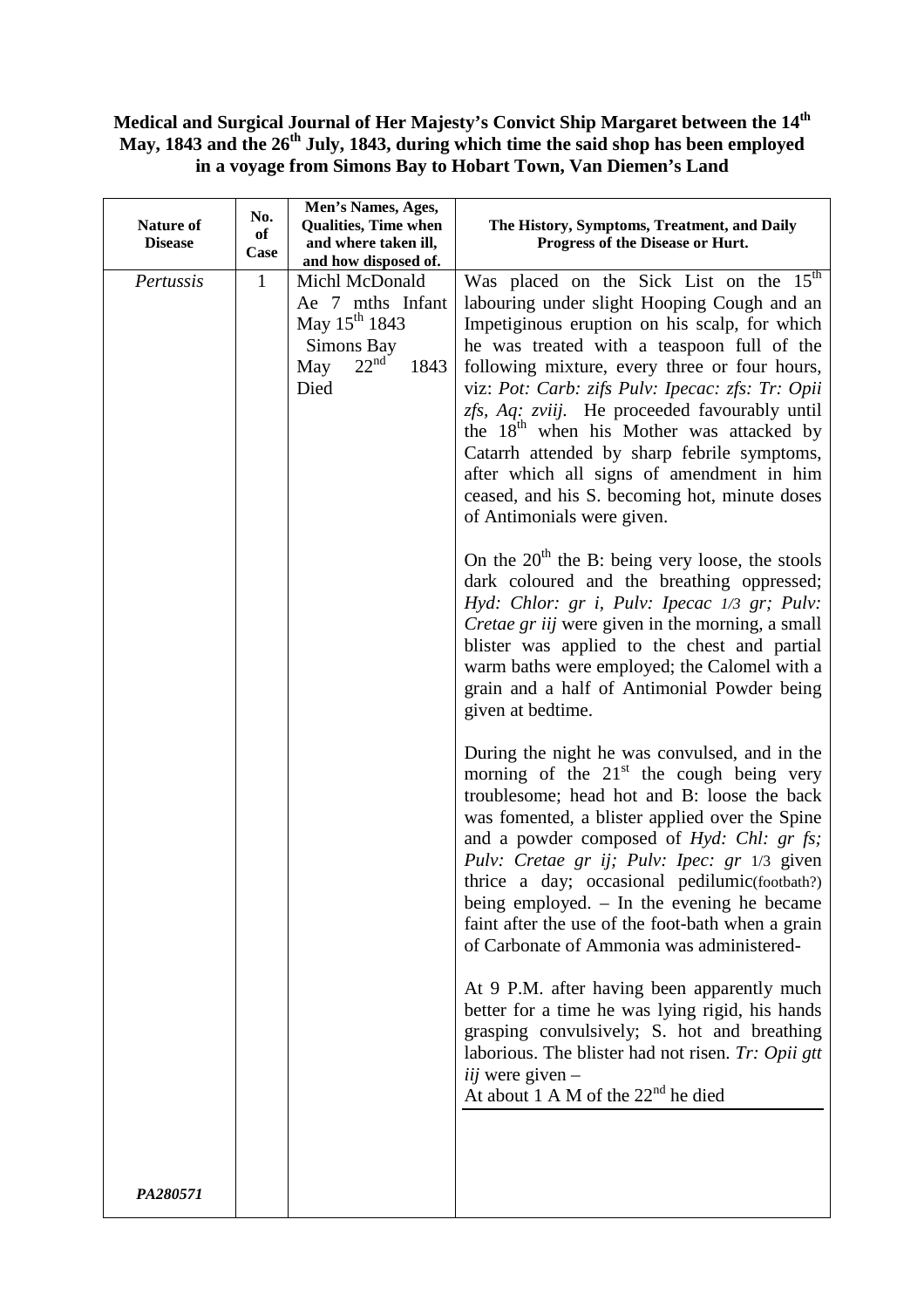| <i>Hysteris</i>  | $\overline{2}$ | Christian Peddie          | was in the Hospital, at the time of my taking                                                    |
|------------------|----------------|---------------------------|--------------------------------------------------------------------------------------------------|
| <b>Subacutus</b> |                | aet: 56 Convict           | charge, complaining of general debility and                                                      |
|                  |                | May 14 <sup>th</sup> 1843 | pains in the loins and lower extremities which                                                   |
|                  |                | Simons Bay                | she attributed to a sanguineous discharge from                                                   |
|                  |                | June $5th$                | the Vagina and stated that the Catamenia had                                                     |
|                  |                | Discharged                | ceased for seven years.                                                                          |
|                  |                |                           | No discharge being then apparent Inf: Gent:                                                      |
|                  |                |                           | Co:zifs with Acid: Sulph: Dil: gtt viij were                                                     |
|                  |                |                           | given twice a day and a grain of Opium, at                                                       |
|                  |                |                           | bedtime with considerable relief-                                                                |
|                  |                |                           | She now $(25th)$ complains of a return of the                                                    |
|                  |                |                           | discharge which she described as being mixed                                                     |
|                  |                |                           | i.e. partly sanguineous, partly mucous: there is                                                 |
|                  |                |                           | tenderness on pressing the left side of the<br>Abdomen and pain is referred to the loins, on     |
|                  |                |                           | the same side but none was exited on making                                                      |
|                  |                |                           | an examination per vaginam P. Soft and weak;                                                     |
|                  |                |                           | B. constipated <i>cucurb</i> : <i>cruentae ad lumbos</i>                                         |
|                  |                |                           | admov: Ol: Ricini zij st: Sumend - Fotus ad                                                      |
|                  |                |                           | abdomen – Vesp: Very little blood was                                                            |
|                  |                |                           | obtained by cupping. Much less pain. B. once                                                     |
|                  |                |                           | open - Rep: Fotus-Pulv: Ipec: Co: gr v. h. s. s.                                                 |
|                  |                |                           | 26 <sup>th</sup><br>Great relief of the pain $-$ No more                                         |
|                  |                |                           | discharge from the vagina $-$ was nauseated                                                      |
|                  |                |                           | during the night and did not sleep until                                                         |
|                  |                |                           | morning. B: have not been open since<br>yesterday morn. Rx. Pil: Hyd: et Pulv: Rhei              |
|                  |                |                           | a.a. gr iij, Ext: Col: Comp:gr iv Pulv: Ipecac:                                                  |
|                  |                |                           | gr: j; Ol: Menth. Pip gtt j. M: ft: pil: ij st:                                                  |
|                  |                |                           | sumend: Rep: Fotus - Rx Tr: Opii zfs h.s.s.-                                                     |
|                  |                |                           | $27th$ Pain felt only on coughing or taking a long                                               |
|                  |                |                           | breath; but little sleep; B: not open $- Pil$ : ut                                               |
|                  |                |                           | heri prescript: st: sumend: et meridie                                                           |
|                  |                |                           | repetend: si non priusquam Soluta fuerit alvus                                                   |
|                  |                |                           | - Emp: Canth: parvum ad lumbos.- Fotos ad                                                        |
|                  |                |                           | venter.-                                                                                         |
|                  |                |                           | $28th$ Slight, occasional pains in the back; B:<br>open. Fotos ad lumbos- Pil: Sapon: Co: st: v. |
|                  |                |                           | h. s.                                                                                            |
|                  |                |                           | $29th$ Passed a bad night; no stool yesterday –                                                  |
|                  |                |                           | Ol: Ricini ziij st:-                                                                             |
|                  |                |                           | $30th$ Slight pain in the loins but none in the                                                  |
|                  |                |                           | belly; has slept better; B: once open; blister                                                   |
|                  |                |                           | healed Pil: ut $26^{mo}$ st: et vesp: sumend Infric:                                             |
|                  |                |                           | Lin: Volat: in lumbos bis in die $-$                                                             |
|                  |                |                           | $31st$ Free from pain; no stool; a slight scaly                                                  |
|                  |                |                           | eruption which itches much on the right arm.                                                     |
|                  |                |                           | Inf: Sennae zij st: sumend– Fotos ad brachium                                                    |
|                  |                |                           |                                                                                                  |
|                  |                |                           |                                                                                                  |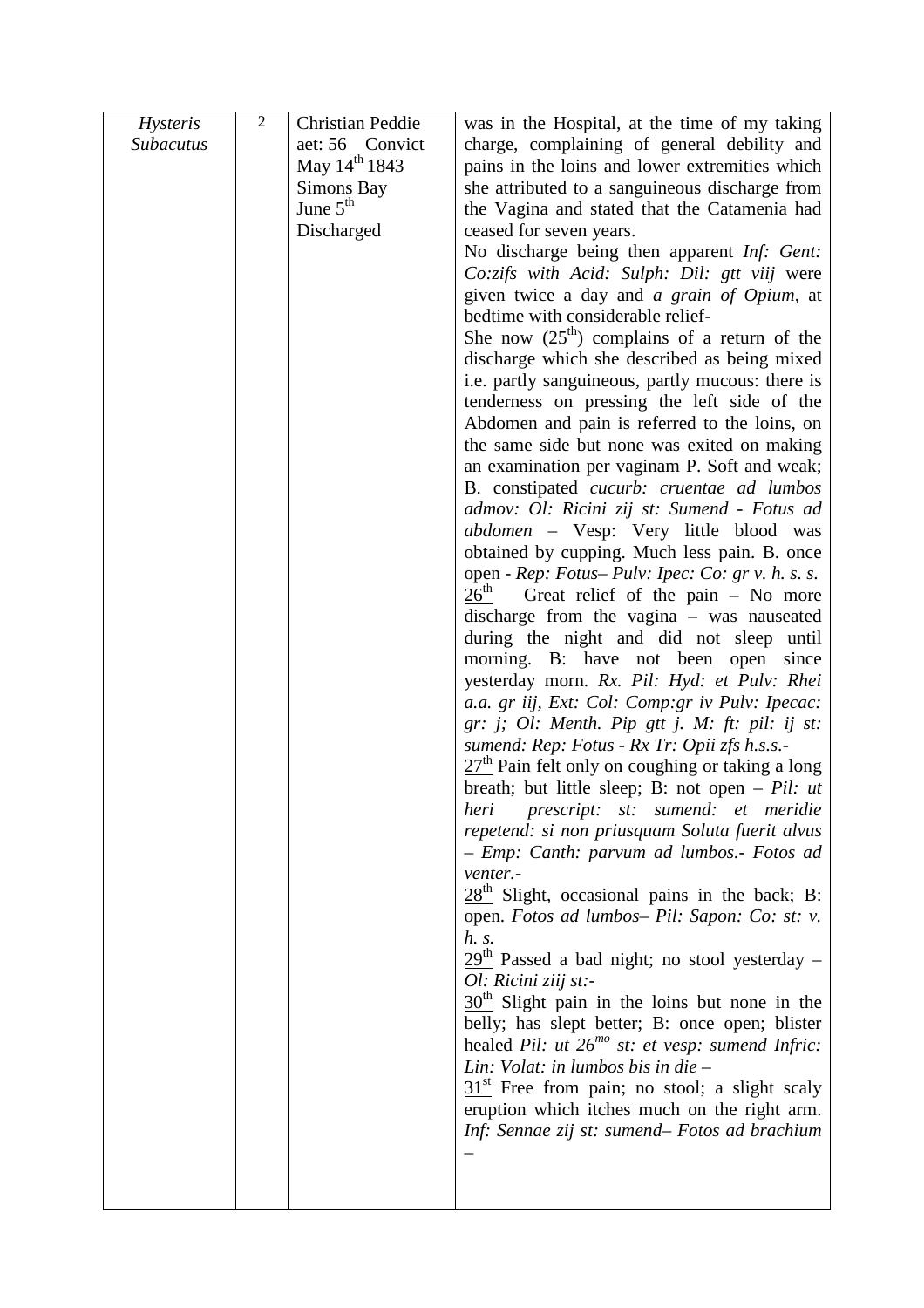| Hysteria         | 2 | <b>Christian Peddie</b> | June 1 <sup>st</sup> Complains of some stiffness in the                          |
|------------------|---|-------------------------|----------------------------------------------------------------------------------|
|                  |   |                         |                                                                                  |
| <b>Subacutus</b> |   |                         | knees – <i>Infric</i> : genus $c_L$ <i>Lin</i> : - Rx <i>Inf</i> : <i>Gent</i> : |
|                  |   |                         | Co: zifs Acid: Sulph: Dil: gtt x bis in die                                      |
|                  |   |                         | $2^{nd}P$ -                                                                      |
|                  |   |                         | $\frac{3^{rd}}{3^{rd}}$ Improving – P –                                          |
|                  |   |                         | $\overline{4^{th}} P -$                                                          |
|                  |   |                         | 5 <sup>th</sup> Discharged                                                       |
|                  |   |                         |                                                                                  |
| PA280572         |   |                         |                                                                                  |
| Amenorrhoea      | 3 | Elizabeth Gill          | Complains of severe headache and pain in the                                     |
|                  |   | Aet: 20 Convict         | $side$ – The B: are irregular; S: hot; P: quick and                              |
|                  |   | May $22^{nd}$ 1843      | T. flabby-looking – Has not menstruated for 9                                    |
|                  |   | Simons Bay              | or 10 months. The Catamenia first appeared                                       |
|                  |   | July 23rd 1843          | with her at the age of 17 and continued                                          |
|                  |   | Discharged              | regularly for six months when they ceased and                                    |
|                  |   |                         | did not reappear for about a year, during which                                  |
|                  |   |                         | time she was under treatment, when they again                                    |
|                  |   |                         | appeared for about six months, since which                                       |
|                  |   |                         | time they have not been seen – V.S. ad zxiv - $Rx$                               |
|                  |   |                         | Ext: Col: Comp: gr: v; Pulv: Scammon: gr ij;                                     |
|                  |   |                         | Pulv: Ant: et Hyd: Chlor: aa gr ij, Ol: Menth:                                   |
|                  |   |                         | Pip: gtt $j - M$ : ft: pil: ij. post h.s. sumend:-                               |
|                  |   |                         | Vesp. Very little relief of the pain; B: not open.                               |
|                  |   |                         | Ant: Pot: Tart 1/4 gr st: sumend:-                                               |
|                  |   |                         | $23rd$ B: Once open; S: still hot; P: Full; the pain                             |
|                  |   |                         | in the side continues – Rx Ant: Pot: Tart: $grj$ –                               |
|                  |   |                         | Aquae zviij ft: Mist: - Sumat 4 <sup>th?</sup> partem, quater                    |
|                  |   |                         | in die - Infric: Lin: Vol: in latus - $Vesp$ :                                   |
|                  |   |                         | Complains of pain in the epigastrium which she                                   |
|                  |   |                         | likens to boiling water running down; P: quick                                   |
|                  |   |                         | and full but not hard. Rx Pil: Hyd: et Ext:                                      |
|                  |   |                         | Hyoscy: aa gr. xxxvvj; Pulv: Ipecac: xviij M: ft:                                |
|                  |   |                         | pil xxiv; quarum sumat ij h.s. – Emp: Canth: ad                                  |
|                  |   |                         | p.d. applic.                                                                     |
|                  |   |                         | $24th$ - Less pain in the side; severe headache; P:                              |
|                  |   |                         | not too quick; not so much heat of S: T: pale B:                                 |
|                  |   |                         | open; the blister has only risen partially. Cont:                                |
|                  |   |                         | pil: ter in die -Applic: Emp: Canth: parv: ad                                    |
|                  |   |                         | partem invesicatum – Vesp: more pain; general                                    |
|                  |   |                         | discomfort – Omitt pil: Sumat. Opii gr ij h.s.                                   |
|                  |   |                         | $25th$ The pain has shifted to the left side;                                    |
|                  |   |                         | headache; P: quick but without strength; S. hot;                                 |
|                  |   |                         | B: confined – $Rx$ Aloes et Ext: Col: Comp: <u>aa</u>                            |
|                  |   |                         | $gr v - M$ . ft: pil: ij: st: sumend: et 2 P.ch.                                 |
|                  |   |                         | repetend: si non prius soluta fuerit alvus -                                     |
|                  |   |                         | Applic: Fotus ad vulvum _ Vesp: No relief; B.                                    |
|                  |   |                         | not yet open – $Rep: Pil: et Fotus.$                                             |
|                  |   |                         | May $26th$ Less pain in the side, but much                                       |
|                  |   |                         | headache; S. hot; P. quick; has had one stool.                                   |
|                  |   |                         |                                                                                  |
|                  |   |                         | Rep: pil: ter in die.                                                            |
|                  |   |                         |                                                                                  |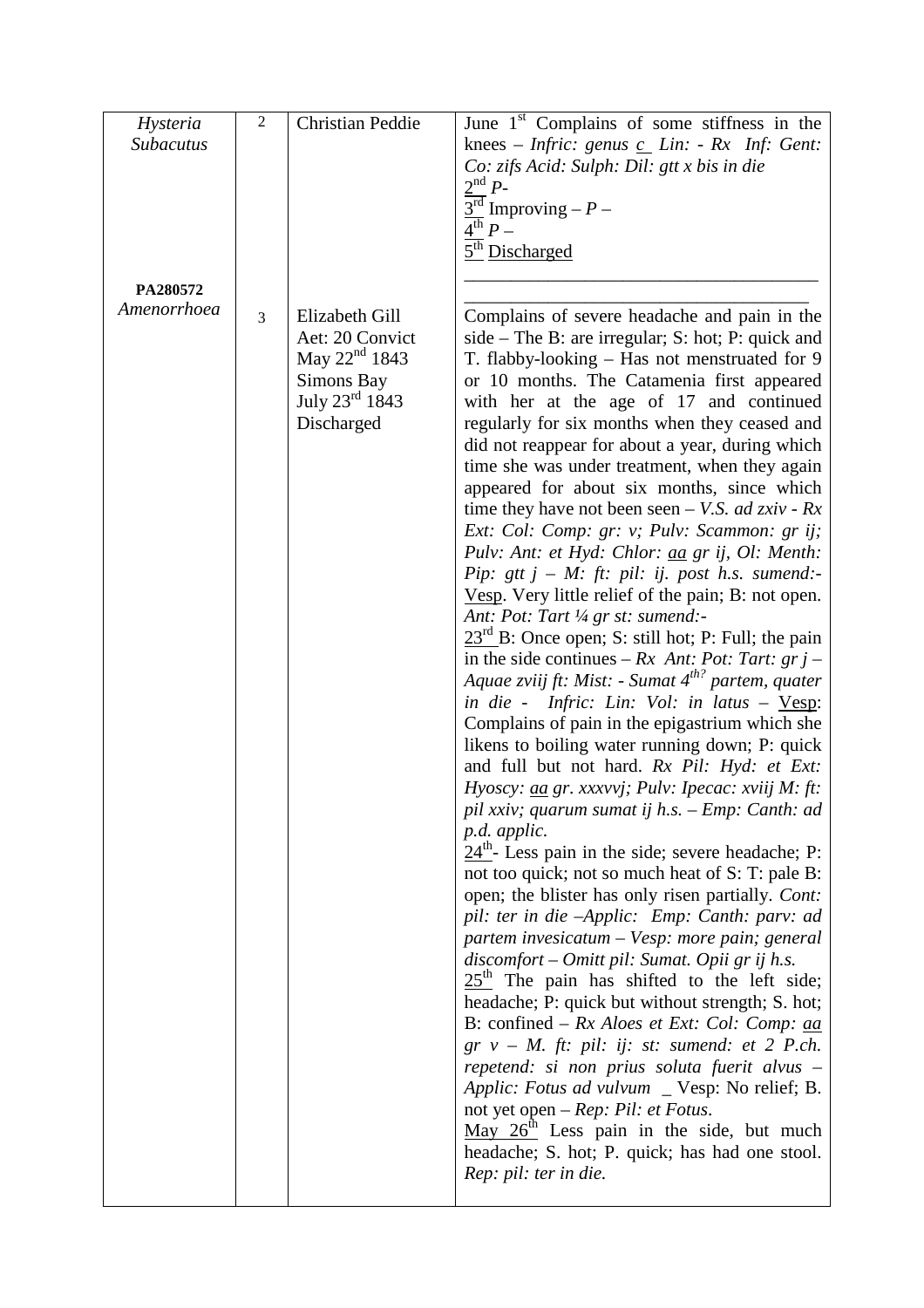| Amenorrhoea | $\overline{3}$ | Elizabeth Gill | $27th$ B: only once open; the pain in the side                                                    |
|-------------|----------------|----------------|---------------------------------------------------------------------------------------------------|
|             |                | Cont.          | continues; feels giddy - Rep: pil: st atque                                                       |
|             |                |                | meridie, superbibenid?? haustum Rx: Inf:                                                          |
|             |                |                | Sennae zifs; Mag: Sulph: zifs - Cont: Fotus -                                                     |
|             |                |                | Vesp: No stool today; much pain in the side $-$                                                   |
|             |                |                | Infric: latus $\underline{c}$ Lin: Vol: - Sumat Ol: Tigli $g^{tt}$ ij                             |
|             |                |                | $st$ :-                                                                                           |
|             |                |                | $28th$ States that the pain in the side was very                                                  |
|             |                |                | violent during the night. P: less quick -; B:                                                     |
|             |                |                | twice open - Rx Aloes et Ext: Col: Comp aa gr                                                     |
|             |                |                | $v$ -M, ft: pil: ij – sumat i st: atque meridie –                                                 |
|             |                |                | Rep: Fotus – Infric: latus bis in die $\underline{c}$ Lin:                                        |
|             |                |                | <i>Camph:</i> $\underline{c}$ <i>Opio</i> – Vesp: No stool since morning                          |
|             |                |                | _ Pil: Aloes et Ext: Col: Comp ij –                                                               |
|             |                |                | $29th$ Complains still of much pain in the side;-                                                 |
|             |                |                | B: not relieved – Sumat pil: ij st: et meridie –                                                  |
|             |                |                | Vesp: B: not open $Rx$ Jalapae pulv gr xv, Pulv                                                   |
|             |                |                | Cinchonae $\pi$ ij – M: ft: Pulv: st: sumend Cont.<br>Linimentum et Fotus -                       |
|             |                |                | $30th$ Less headache; the pain in the side of the                                                 |
|             |                |                | chest has shifted more to the front: passed a                                                     |
|             |                |                | better night; B: open; P: soft and slow; S: cool                                                  |
|             |                |                | $-Rx$ Cinchonae zfs, Pulv: Zingib gr $x - M$ : ft:                                                |
|             |                |                | pulv: ter in die sumendus. Rep: Fotus et                                                          |
|             |                |                | Frictio.                                                                                          |
|             |                |                | $31st$ –Not so well today; B: confined; some heat                                                 |
|             |                |                | of S: Sumat Pulv: Jal: Comp: zj -Rep: Pulv:                                                       |
|             |                |                | Cinch: et Fotus                                                                                   |
|             |                |                | June $1st$ The pain in the chest continues; B:                                                    |
|             |                |                | relieved; had much flushing of the face last                                                      |
|             |                |                | night - Cont et Fotus - Rx Pulv: Aloes: zj Ol:                                                    |
|             |                |                | Tiglii gtt vj – M. ft: pil: xij, quarum sumat ij                                                  |
|             |                |                | $p.r.n-$                                                                                          |
|             |                |                | $2nd$ B: thrice open; pain and swelling of the                                                    |
|             |                |                | episgastrium - Cont: Fotus Infric: Epigast: c                                                     |
|             |                |                | Lin: Vol: :- Omitt: Cinch: - Sumat Pil: ij                                                        |
| PA280573    |                |                | meridie                                                                                           |
|             |                |                | <u>June</u> $3^{rd}$ Is very thirsty; no relief from the pain                                     |
|             |                |                | in the stomach; $B: open - Cont.$ Fotus $-$<br>$4th$ Pain continues; is greatest at night; B; not |
|             |                |                | open – Pil. Aloes ij - Vesp: More pain $Rx$ Pot:                                                  |
|             |                |                | <i>Carb: gr x; Tr: Opii</i> $g^t$ <i>iv ; Aq: zj ft: haust: st:</i>                               |
|             |                |                | sumend:-                                                                                          |
|             |                |                | $5th$ The pain extends to the back; no heat of S:.                                                |
|             |                |                | P: soft; B: open – Sumat Tr: Ferri Mur gtt x &                                                    |
|             |                |                | cyathi aquae ter in die                                                                           |
|             |                |                | $\underline{6}^{\text{th}}$ Pains flying about; no stool. P: fuller - Pil:                        |
|             |                |                | Aloes ij Cont: Tr: Ferri Vesp: Has vomited and                                                    |
|             |                |                | complains of a sense of fullness and soreness                                                     |
|             |                |                | about the throat; No stool – $Rx$ Mag: Sulph: zij                                                 |
|             |                |                | Inf: Sennae zifs: ft: haust: mane luce?                                                           |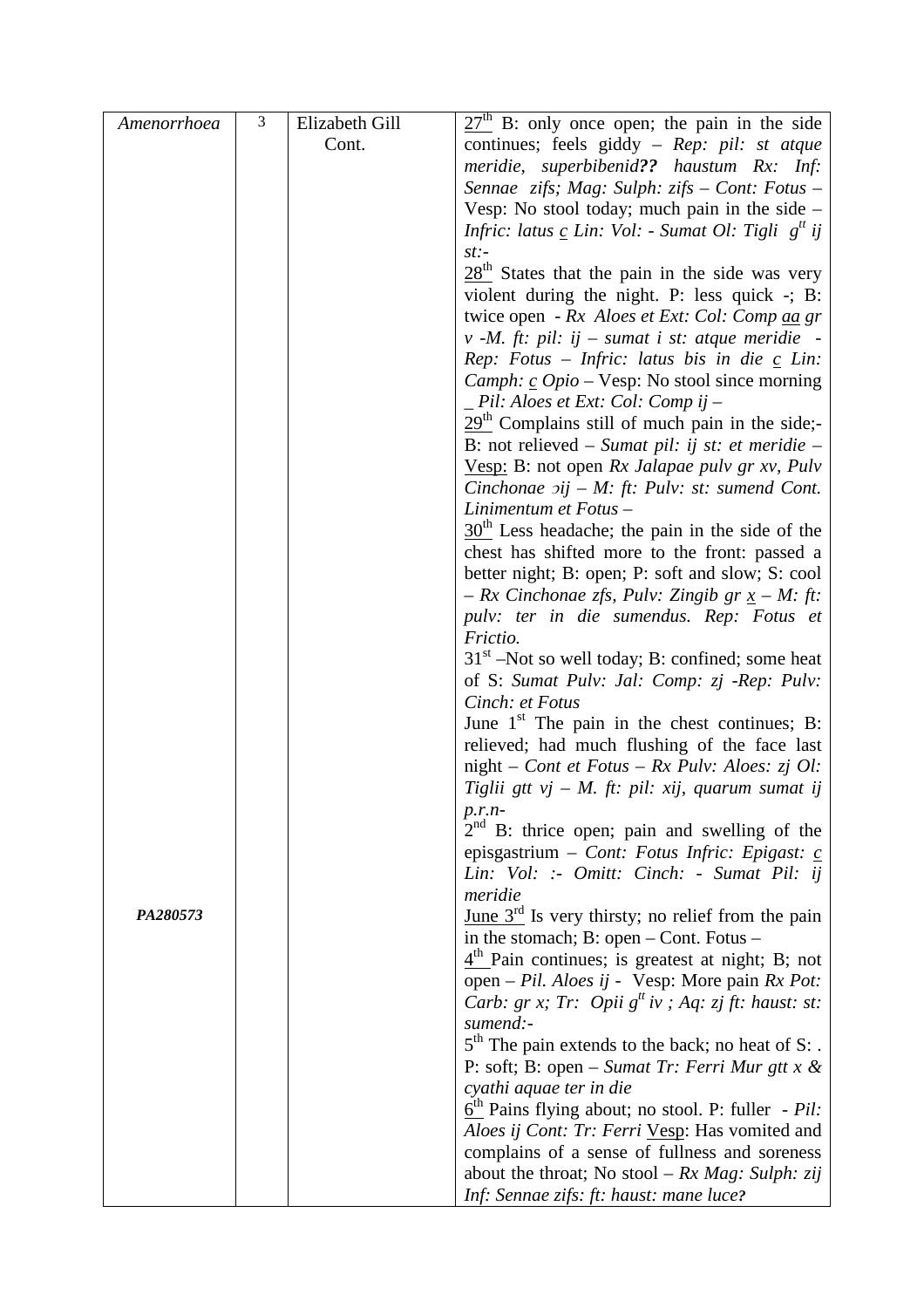| Amenorrhoea | $\mathfrak{Z}$ | Elizabeth Gill | $7th$ Pains shifting about; B; not open S: hot Rx                           |
|-------------|----------------|----------------|-----------------------------------------------------------------------------|
|             |                | Cont.          | Mag: Sulph: zfs; Pot: Carb: oij; Inf: Gent: Co:                             |
|             |                |                | ziij - ft: Mist: - Sumat $4^{t^2}$ partim? ter in die                       |
|             |                |                | $8th$ Has a slight pain in the side and some                                |
|             |                |                | headache; B: open -P.                                                       |
|             |                |                | $9th$ Some pain over the eyebrows P.                                        |
|             |                |                | $10^{\text{th}}$ Not quite so well – <i>Cont: Mist:</i> <u>c</u> Pot:       |
|             |                |                | Carb: $zi$ –                                                                |
|             |                |                | $11th$ Rather more pain; B: open, but imperfectly                           |
|             |                |                | $\mathcal{L}$ Rep: Mist – Pil: Aloes st:                                    |
|             |                |                | $12th$ B: open- <i>Rep</i> : <i>Mist</i> -                                  |
|             |                |                | $13^{th}$ to $15^{th}$ P.                                                   |
|             |                |                | $16th$ Has pain under the left breast which                                 |
|             |                |                | increases towards night; the part being tender to                           |
|             |                |                | the touch B: open – <i>Omitt: Mist:</i> - $Rx$ <i>Quinae</i>                |
|             |                |                | Disulph: gr j in pil: ter in die sumend:                                    |
|             |                |                | $17th$ Easier _Rep:Pil:-                                                    |
|             |                |                | $18^{th} P -$                                                               |
|             |                |                | $19th$ Much headache – swelling around the right                            |
|             |                |                | eye. Cont: pil:-                                                            |
|             |                |                | $20th$ The headache continues, complains of a                               |
|             |                |                | sensation as if hot water were being poured                                 |
|             |                |                | down her chest - Cont: pil: Aq: frigid: ad                                  |
|             |                |                | frontem applicand: -<br>$21st$ Feels much better $-P$ .                     |
|             |                |                | $22nd$ Pain in the pit of the stomach as if a large                         |
|             |                |                | hard ball were pressing there $-Rx$ Zinci Sulph:                            |
|             |                |                | $g \, v \, ft$ ? Pil ter in die sumend.                                     |
|             |                |                | <u>June 23<sup>rd</sup></u> Less headache $-P-$                             |
|             |                |                | $24^{\text{th}}$ to $28^{\text{th}} - P -$                                  |
|             |                |                | $29th$ Feels better, generally, but complains of                            |
|             |                |                | extreme pain and tenderness in the left breast                              |
|             |                |                | and which has existed for two or three days.                                |
|             |                |                | Cont: pil: - Shews a hardened tumour about the                              |
|             |                |                | size of a walnut in the breast; pain extending                              |
|             |                |                | into the axilla - She first noticed the swelling                            |
|             |                |                | today. Appl: Fotus.                                                         |
|             |                |                | $30th$ Some increase of the swelling - <i>Omitt: pil</i>                    |
|             |                |                | – Sumat Hyd: Chlor: gr iij et rep: <u>c</u> Opii gr j.                      |
|             |                |                | $h.s.$ – Cont: Fotus –                                                      |
|             |                |                | $\underline{July 1st}$ No improvement- <i>P: ut heri</i>                    |
|             |                |                | <u>Vesp:</u> Much heat in the breast – Applic –Liq:                         |
|             |                |                | Plumbi Diacet: Dil:-                                                        |
|             |                |                | $2nd$ Less pain- <i>Cont: pil: et Lotio</i> –                               |
|             |                |                | $3rd$ Much heat and hardness of the breast – <i>Rep</i> :<br>$Med: -$       |
|             |                |                | $4^{th}$ $P_{\cdot}$                                                        |
|             |                |                | $\underline{5}^{\text{th}}$ Less heat pain and swelling – P –               |
|             |                |                | $\overline{6^{th}}$ Has very little pain in the breast but she              |
|             |                |                | complains of soreness on the left side of the                               |
|             |                |                | chest and belly – <i>Cont: Pil: Chlor <math>\mathbf{c}</math> Opii h.s.</i> |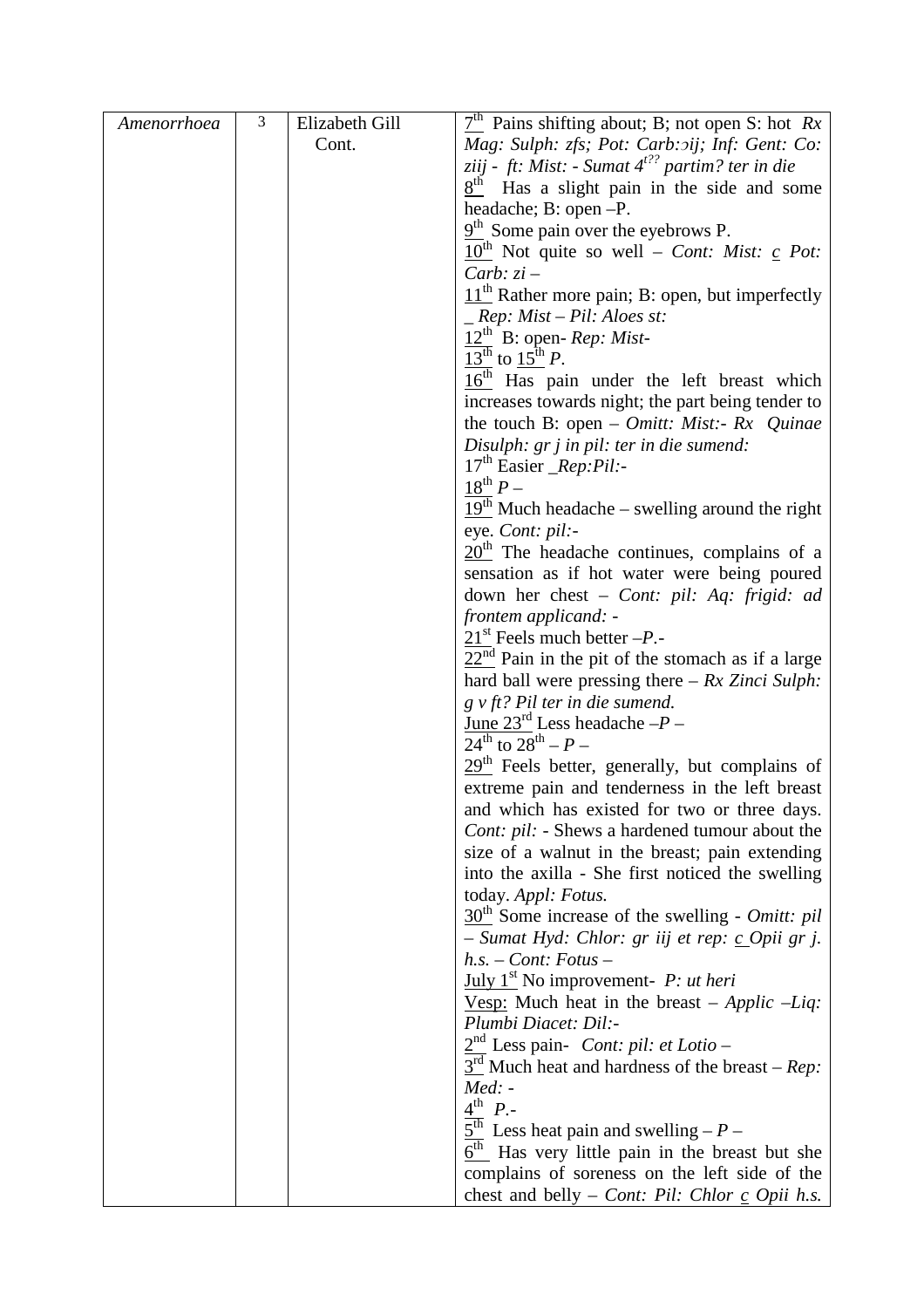| Amenorrhoea | 3              | Elizabeth Gill             | Rep: Lotio - Infric latus $c$ Aceti calido -                                                         |
|-------------|----------------|----------------------------|------------------------------------------------------------------------------------------------------|
|             |                | cont                       | $7th$ Is nauseated and has a feeling of weight in                                                    |
|             |                |                            | the breath; less pain in the side. Omitt: $pil -$                                                    |
|             |                |                            | Sumat Haust: c Mag: Sulph: zij - Lac: Sennae                                                         |
|             |                |                            | zifs st: - Cont: lotio – <u>Vesp:</u> Has been vomitis                                               |
|             |                |                            | and complains of headache; B: twice open $-$                                                         |
|             |                |                            | Sumat Pulv: Ipec: $gr$ xv pro $L$ ? – met? –                                                         |
|             |                |                            | Applic:- Aq; frig: ad font:?                                                                         |
|             |                |                            | 8th Very little headache; no sickness. The                                                           |
|             |                |                            | breast is easy but the swelling does not increase                                                    |
|             |                |                            | - Cont: lotio - & Pil: Hyd: et Pulv: Rhei aa gr                                                      |
|             |                |                            | iij; Ext: Col: Comp: gr iv; Pulv: Ipec: gr: j; -                                                     |
|             |                |                            | Ol: Menthe: Pip: $g^{tt}$ j. M: ft: pil ij - st:                                                     |
|             |                |                            | sumend:                                                                                              |
|             |                |                            | $9th$ Less swelling, B: Open. Cont: lotio.                                                           |
|             |                |                            | July 10 <sup>th</sup> Very slight remains of the swelling;                                           |
| PA280574    |                |                            | complains of frequent distension of the                                                              |
|             |                |                            | stomach; B: open: general health sensibly                                                            |
|             |                |                            | improving – Cont: lotio- Rx Inf: Gent: Co: zifs,                                                     |
|             |                |                            | Acid: Sulp: Dil: $g^{t}$ iij bis in die sumend:                                                      |
|             |                |                            | $11th$ Slight pain in the side – Rep: Haust: ter in<br>$die-$                                        |
|             |                |                            | $12^{th}$ $P$ -                                                                                      |
|             |                |                            | $13^{\text{th}}$ $P$ -                                                                               |
|             |                |                            | $\frac{14^{\text{th}}}{\text{ }14^{\text{}}\text{ }P}$                                               |
|             |                |                            | $15^{\text{th}}$ $P$ .                                                                               |
|             |                |                            | $17th$ Very little swelling remaining and that                                                       |
|             |                |                            | only occasionally attended with pain - Cont                                                          |
|             |                |                            | Mist: et Lotio - Infric: Ung: Hyd: Camph:                                                            |
|             |                |                            | drinid??: avellanae Mag: h.s.-                                                                       |
|             |                |                            | $18^{th}$ $P$ -                                                                                      |
|             |                |                            | $19^{th}$ $P-$                                                                                       |
|             |                |                            | 20 <sup>th</sup><br>No return of the Catamenia, otherwise                                            |
|             |                |                            | much better $-P$ -                                                                                   |
|             |                |                            | $21^{\rm st}$ P-                                                                                     |
|             |                |                            | $22nd$ Says she is nearly well -P-                                                                   |
|             |                |                            | $23rd$ General health good -Discharged -                                                             |
|             |                |                            |                                                                                                      |
| Luxatio     | $\overline{4}$ | Rose Ann Smith             | Was thrown forward by the violent motion of                                                          |
|             |                | Aet: 25 Convict            | the Ship falling with much force, principally,                                                       |
|             |                | June 18 <sup>th</sup> 1843 | on the left hand luxating the ulna at its carpal                                                     |
|             |                | At Sea                     | articulation, with laceration of the ligaments;                                                      |
|             |                | July $5^{\text{th}}$ 1843  | inflicting<br>a longitudinal wound on<br>the                                                         |
|             |                | Discharged                 | forefinger (left) and receiving a contusion on                                                       |
|             |                |                            | the breast of the same side.                                                                         |
|             |                |                            | The dislocation was reduced with difficulty and<br>not easily kept in place afterwards; a splint was |
|             |                |                            | applied secured by a bandage wetted with cold                                                        |
|             |                |                            | water – adhesive plaster was applied to the                                                          |
|             |                |                            | finger and warm fomentations to the breast.                                                          |
|             |                |                            |                                                                                                      |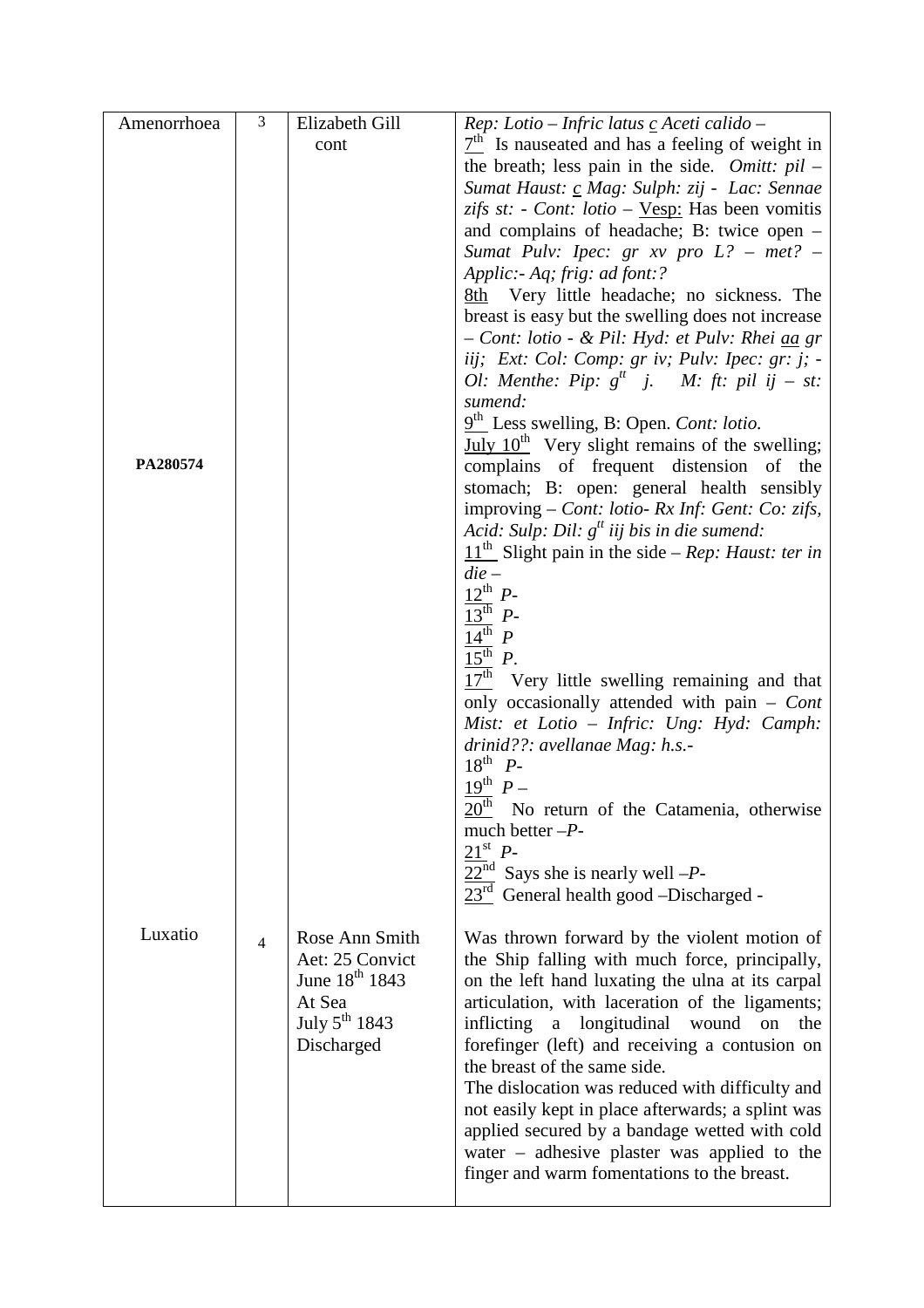| Luxatio      | $\overline{4}$ | Rose Ann Smith                       | Vesp: Much pain; B: freely open - Opii gr ij -                                                     |
|--------------|----------------|--------------------------------------|----------------------------------------------------------------------------------------------------|
|              |                | cont                                 | st: sumend:-                                                                                       |
|              |                |                                      | $19th$ Has passed a restless night but the arm is                                                  |
|              |                |                                      | now much easier; slight pain in the breast -<br>Cont: Fotus ad mammoni Aq: frigid: ad              |
|              |                |                                      | carpum??(carpus?)                                                                                  |
|              |                |                                      | June $20th$ Is free from pain; bandage loose,                                                      |
|              |                |                                      | reapplied                                                                                          |
|              |                |                                      | $21st$ Finger swollen – <i>Applic: catap</i> :                                                     |
|              |                |                                      | 22 <sup>nd</sup><br>Reapplic: <i>Fascia – Emp: Adh: ad</i>                                         |
|              |                |                                      | $Digitum -$<br>$23^{\text{rd}}$ to $30^{\text{th}}$ Cont:-                                         |
|              |                |                                      | $\underline{July 1st}$ No pain in the wrist; wound of finger                                       |
|              |                |                                      | nearly healed - Omitt. Apparatus - Applic:                                                         |
|              |                |                                      | fascia manun??                                                                                     |
|              |                |                                      | 2 <sup>nd</sup> Cont: Fascia Infric: Lin: Volat:                                                   |
|              |                |                                      | 3 <sup>rd</sup><br>$P$ .                                                                           |
|              |                |                                      | $4th$ Finger nearly healed. $P-$<br>$5th$ Discharged                                               |
|              |                |                                      |                                                                                                    |
| Arthropyosis | 5              | Sarah Beale                          | Complained yesterday of pains in the left knee,                                                    |
|              |                | Aet: 24 Convict                      | which was somewhat swollen, and of diarrhoea                                                       |
|              |                | July $4^{th}$ 1843                   | - Friction with a liniment containing Camphor                                                      |
|              |                | At Sea<br>July 25 <sup>th</sup> 1843 | and Opium was directed to be made over the                                                         |
|              |                | Discharged                           | morning<br>and evening, a<br>knee<br>draught<br>containing Sulphate of Magnesia a drachm,          |
|              |                | to Hospital                          | Rhubarb and Magnesia of each five grains and                                                       |
|              |                |                                      | a drop of Oil of Peppermint, being given in the                                                    |
|              |                |                                      | morning and at noon and a drachm of Tincture                                                       |
|              |                |                                      | of Catechu with half a drachm of Tincture of                                                       |
|              |                |                                      | Opium, at bedtime – There is now less purging<br>but the pain continues in the knee and there is a |
|              |                |                                      | swelling which is painful to the touch, just                                                       |
|              |                |                                      | above the joint - Applic: Fotus ad genu Sumat                                                      |
|              |                |                                      | Opii $gr$ ij – ter in die-                                                                         |
|              |                |                                      | Vesp: Complains of shivering and sickness; P:                                                      |
|              |                |                                      | quick; S: hot.- Sumat Ant: Pot: Tart: gr fs                                                        |
|              |                |                                      | statim et gr 1/4 omni semihora ad plenam<br>vomitianem?? – Rep: Pil: opii h.s. –                   |
|              |                |                                      | $5th$ Vomited freely last night; B: once open this                                                 |
|              |                |                                      | morning; no return of the shivering; more pain                                                     |
|              |                |                                      | in the knee, felt mostly on the inner side of the                                                  |
| PA280574     |                |                                      | Patella where there is some swelling, and                                                          |
|              |                |                                      | also at the insertion of the Vastus Externus.<br>Applic: Emp: Canth: ad locum sing?: dolent -      |
|              |                |                                      | Sumat Opii: gr j h.s.-                                                                             |
|              |                |                                      | $6th$ The pain has shifted from the knee to the                                                    |
|              |                |                                      | anterior and interior part of the thigh; S: hot; P:                                                |
|              |                |                                      | quick; T: white; B: loose – Sumat Ipecac gr ij;                                                    |
|              |                |                                      | in pil ter in die : _ Emp: Canth: ad p:d:-                                                         |
|              |                |                                      |                                                                                                    |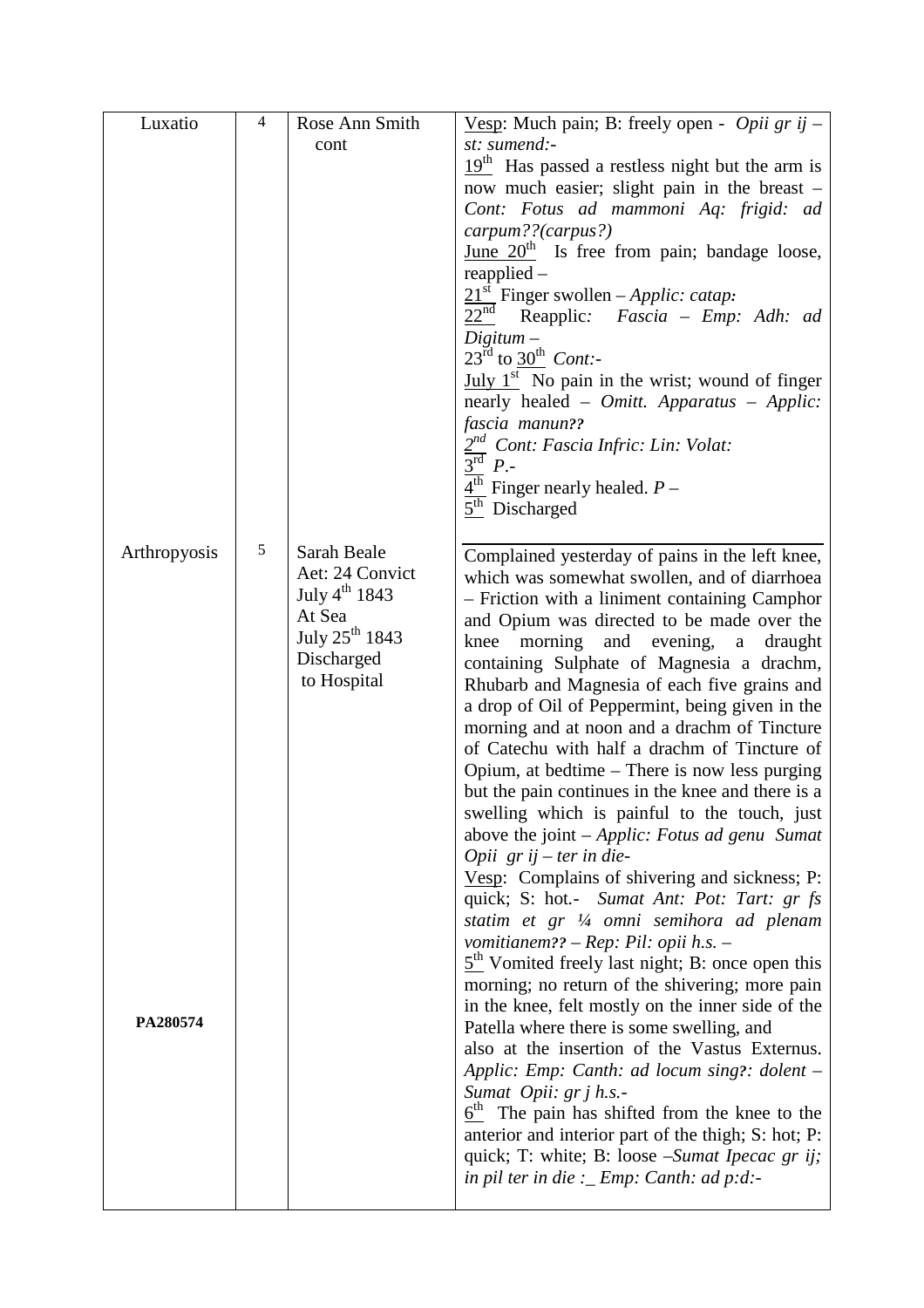| Arthropyosis | $\overline{5}$ | Sarah Beale | $7th$ Pain now in the ham,- Vesp: Slipped this                                                        |
|--------------|----------------|-------------|-------------------------------------------------------------------------------------------------------|
|              |                | Cont:       | morning and twisted her knee, which has been                                                          |
|              |                |             | very painful ever since; S: hot; B: loose – $Rx$                                                      |
|              |                |             | Pulv: Ipecac gr ij. Pil: Saponis Co:- gr j M: ft:                                                     |
|              |                |             | pil: ij h.s.s. Applic: catap: calid ad genu.                                                          |
|              |                |             | $8th$ Severe pain on the inside of the patella; did                                                   |
|              |                |             | not rest, last night; B: loose; T: furred; P: quick                                                   |
|              |                |             | - Sumat Pulv: Ipecac: gr ij ter in die Pil: Opii                                                      |
|              |                |             | gr ij - h.s.- Applic: Argentis ad partim                                                              |
|              |                |             | dolentem.-                                                                                            |
|              |                |             | $9th$ The pain is not constant, but darting and                                                       |
|              |                |             | felt more anteriorly – Rep: Med: ut heri –                                                            |
|              |                |             | Applic: Aq: frigid: ad eschar: - Vesp: Feels                                                          |
|              |                |             | very sick.- Omitt: Ipecac: pulv:-                                                                     |
|              |                |             | $10th$ Slept well last night; pain, only in the ham;                                                  |
|              |                |             | purging; T: white - <i>Infric:</i><br>no                                                              |
|              |                |             | popleus(popliteus) $\mathbf c$ acete calido – Opii gr j.                                              |
|              |                |             | h.s.s.                                                                                                |
|              |                |             | $IIth$ The knee was very painful, all night, had                                                      |
|              |                |             | very little sleep, has vomited - Sumat Pil:<br><i>Cath: ij st – Applic: Arg: Nit: ad genu – Vesp:</i> |
|              |                |             | The cauterized part is very sore; B:have not                                                          |
|              |                |             | been open – Applic: Aq: frig: ad genu – Sumat                                                         |
|              |                |             | Pil: Cath: j st: - Haust ex Inf: Sennae zij Mag:                                                      |
|              |                |             | Sulph zij proxima mane si non prius solute                                                            |
|              |                |             | feurit alvus.                                                                                         |
|              |                |             | $12th$ Much less pain; B: once open. <i>Cont: Aq:</i>                                                 |
|              |                |             | frigid:- Vesp: General burning pain in the knee                                                       |
|              |                |             | twp stools.<br>has<br>had<br>Applic: Liq:                                                             |
|              |                |             | Plumbi:Diacet: Dil: ad genu - Sumat Opii gr-j-                                                        |
|              |                |             | h.s.                                                                                                  |
|              |                |             | $13th$ Has passed a bad night; knee painful. -P-                                                      |
|              |                |             | $\frac{14^{th}}{14^{th}}$ Knee much more easy; B: not open – <i>Cont</i>                              |
|              |                |             | Lotio – Sumat Pil: Cath ij                                                                            |
|              |                |             | $15th$ Improving; B: open – <i>Cont: Lotio</i> .                                                      |
|              |                |             | $16th$ The knee has been painful, nearly all the                                                      |
|              |                |             | night, but is easier now. Cont: Lotio: - Sumat                                                        |
|              |                |             | Opii grijh.s.                                                                                         |
|              |                |             | $17th$ Very little pain; ulceration of one of the                                                     |
|              |                |             | cauterized<br>spots.<br>Cont:<br>Lotio<br>per                                                         |
|              |                |             | $dricn(directions?) - Applic: catap: note. -$<br>$18th$ The knee is free from pain but weak $-P-$     |
|              |                |             | 19 <sup>th</sup> Quite easy. Cont:-                                                                   |
|              |                |             | $20^{\text{th}}$<br>The knee is gaining strength, ulcerated                                           |
|              |                |             | spots healed. Fricat? Lotio et: catap:-                                                               |
|              |                |             | $21st$ Suffered much from smarting in the site of                                                     |
|              |                |             | the ulcer, last night. Applic: Catap: calid:-                                                         |
|              |                |             | $22nd$ Very little smarting, no pain -P-                                                              |
|              |                |             | $23rd$ Complains of pricting pains beneath the                                                        |
|              |                |             | patella – Applic: Lotio Plumbi:-                                                                      |
|              |                |             | $24^{\text{th}}$ The knee is less painful $-P$ - <u>Vesp:</u> Much                                    |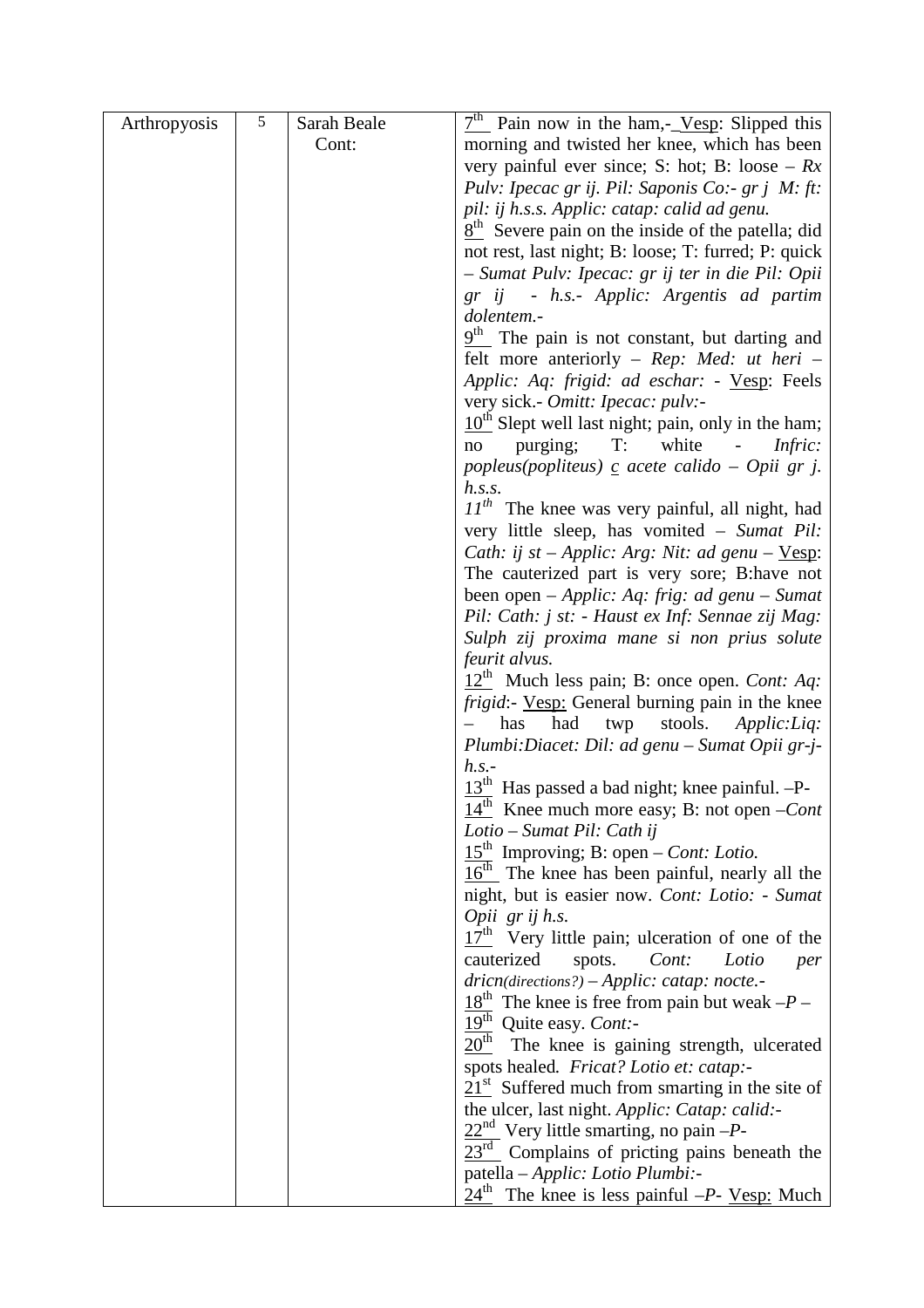| Arthropyosis | $\sqrt{5}$ | Sarah Beale                | pricting and shooting on each side of the                                                      |
|--------------|------------|----------------------------|------------------------------------------------------------------------------------------------|
|              |            | Cont:                      | Patella -Applic: Emp: Canth: ad partes                                                         |
|              |            |                            | $dolentes -$                                                                                   |
|              |            |                            | $25th$ The pain has shifted higher up, Blisters                                                |
|              |            |                            | dressed. Discharged to Hospital                                                                |
| PA280576     |            |                            |                                                                                                |
| Phlogosis    | 6          | Ann Baker                  | This woman who had been on the Sick List                                                       |
|              |            | Aet: 26 Convict            | from the $30th$ June to the $6th$ Inst: with                                                   |
|              |            | July 9 <sup>th</sup> 1843  | inflammation of the right dorsum pedis, on the                                                 |
|              |            | At Sea                     | site of an old wound and was then discharged                                                   |
|              |            | July 25 <sup>th</sup> 1843 | because she refused to permit the necessary                                                    |
|              |            | Discharged to              | treatment to be adopted; submitted last night                                                  |
|              |            | Hospital                   | the foot being very much swollen and dark red                                                  |
|              |            |                            | inflammation surrounding a small pouting                                                       |
|              |            |                            | orifice from which there was an abundant                                                       |
|              |            |                            | discharge of thin matter. Pain extending above                                                 |
|              |            |                            | the ankle; P: quick and sharp; T: white and dry                                                |
|              |            |                            | B: constipated; much thirst and frequent                                                       |
|              |            |                            | shivering.                                                                                     |
|              |            |                            | The opening was enlarged with a bistoury; a<br>large warm cataplasm applied and $Tr$ : Opii M? |
|              |            |                            | <i>xi</i> given. The foot is now nearly free from pain                                         |
|              |            |                            | and much less inflamed but she still complains                                                 |
|              |            |                            | of shivering; P: softer and slower; T: white and                                               |
|              |            |                            | moist – Sumat Hyd: Chlor: gr: vj st: et post                                                   |
|              |            |                            | horus ?nas, Pulv: Jal: Co: $zj$ – Rep: Catap: -                                                |
|              |            |                            | <u>Vesp</u> : S; hot P: quiet; no stool; has vomited $-$                                       |
|              |            |                            | Sumat Hyd: Chlor: gr: vj st: superbibendo??                                                    |
|              |            |                            | haust: ex Inf: Sennae zifs Mag: Sulp: zij; et rep                                              |
|              |            |                            | haust: st?                                                                                     |
|              |            |                            | $10th$ Inflamation extending above the ankle;                                                  |
|              |            |                            | abundant discharge; but scarcely any pain; no                                                  |
|              |            |                            | febrile action; obstinate constipation $-$ Sumat                                               |
|              |            |                            | Hyd: Chlor: gr:iij; 3 <sup>ties</sup> horis; superbibendo??                                    |
|              |            |                            | haust: ex Inf: Sennae zifs, Mag: Sulp: zij, Pulv:                                              |
|              |            |                            | Jalap: $gr: x - Applic: Catap: et Fotus -$<br>$11th$ Very little inflammation of or discharge  |
|              |            |                            | from the foot; quite free from pain $-$ Cont:                                                  |
|              |            |                            | Catap:                                                                                         |
|              |            |                            | July $12^{th}$ Complains of thirst and of a saltish                                            |
|              |            |                            | taste in the mouth: has pain at the base of the                                                |
|              |            |                            | toes – Cont: Catap: et Fotus – Rx Sodae Carb                                                   |
|              |            |                            | $gr$ xxv – Aquae zifs – Acid: Cit: $g$ j Aq: zifs M.                                           |
|              |            |                            | ut fiat haust: efferv: ter in die sumendus.                                                    |
|              |            |                            | $13th$ Very little pain in the foot; functions                                                 |
|              |            |                            | natural – Pil: ut heri – <u>Vesp</u> : Pain severe across                                      |
|              |            |                            | the toes - Opii gr: $j$ –                                                                      |
|              |            |                            | $14th$ The foot was very painful last night and                                                |
|              |            |                            | was hot and restless; B: not open yesterday -                                                  |
|              |            |                            | Sumat Hyd: Chlor: gr: iij, Pulv: Jal: Co:zj st:-                                               |
|              |            |                            | Cont: Catap: ad vulnus, fascia Liq: Plumbi                                                     |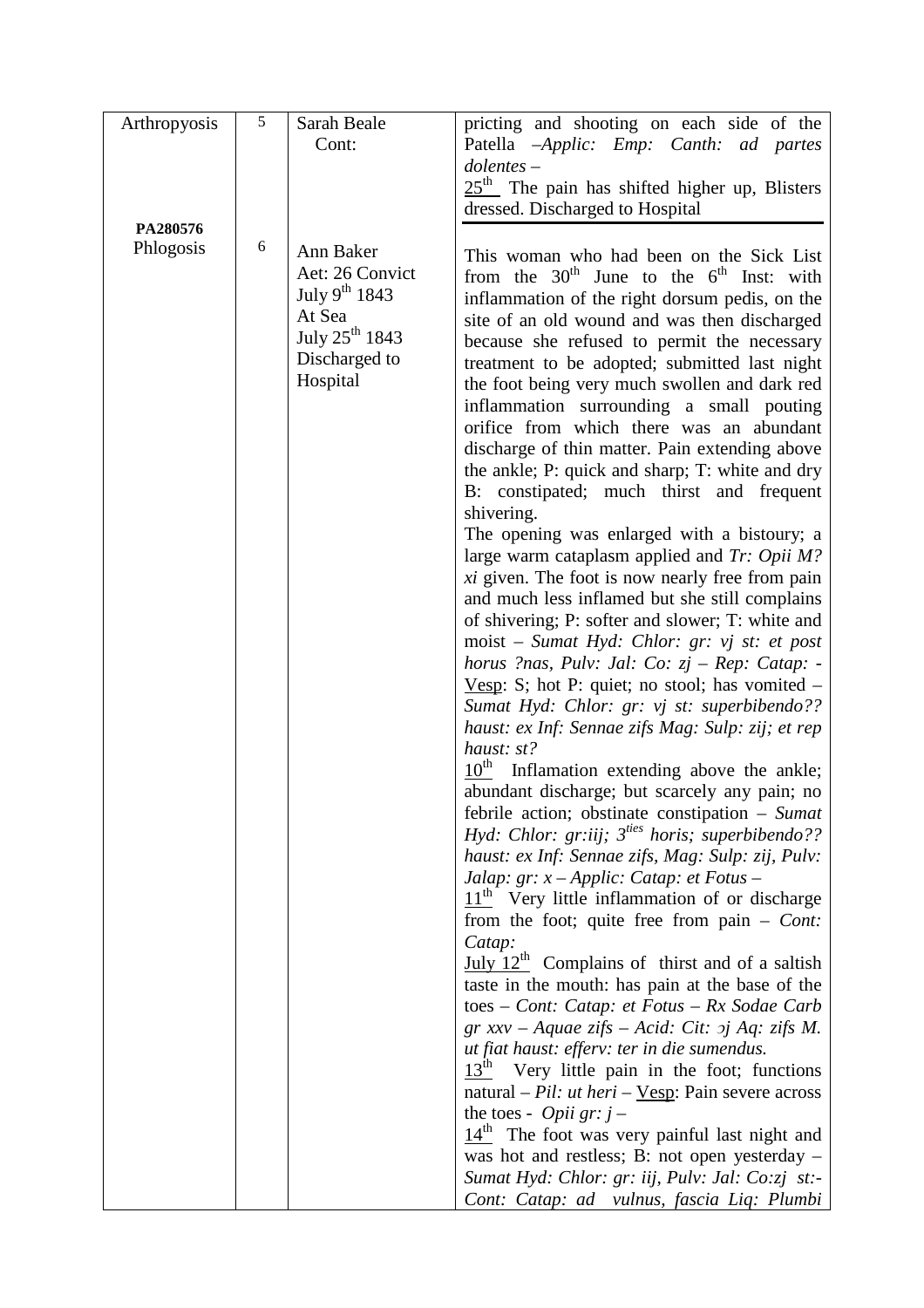| Phlogosis | 6      | Ann Baker                            | Diacet: Dil: in a di factae? (this appeared as one                                                |
|-----------|--------|--------------------------------------|---------------------------------------------------------------------------------------------------|
|           |        | Cont:                                | word- so my interpretation) circum partem                                                         |
|           |        |                                      | dolentem pedis applic Vesp: Foot easy; B: once                                                    |
|           |        |                                      | open; Rx Mag: Sulp: zij, Inf: Sennae zifs. ft:                                                    |
|           |        |                                      | haust: st:                                                                                        |
|           |        |                                      | $15th$ Slept soundly; is free from pain B: open –                                                 |
|           |        |                                      | Cont: Catap: et Fascia                                                                            |
|           |        |                                      | $16th$ Some pain in the foot last night, no stool<br>yesterday - Sumat Hyd: Chlor: gr iij - Pulv: |
|           |        |                                      | Jal: Co: zj st: - Cont: Fascia et Catap:- Vesp:                                                   |
|           |        |                                      | Foot easy; B: once open – Haust: Sennae st:                                                       |
|           |        |                                      | sum:                                                                                              |
|           |        |                                      | $17th$ B: open; foot easy - Fasc: et Catap:                                                       |
|           |        |                                      | $18th$ The foot is free from pain and the wound                                                   |
|           |        |                                      | closing - Omitt: Catap Applic: Emp: Adh: et                                                       |
|           |        |                                      | Fascia - Cont: Lotio: Lig: Plumbi -                                                               |
|           |        |                                      | $19th$ Foot quite easy; P: small and weak; S:                                                     |
|           |        |                                      | cool; has not any appetite - <i>Inf: Gent: Co zifs c</i>                                          |
|           |        |                                      | Ac: Sulph: Dil: gtt x ter in die Rep: Lotio -<br>$20th$ Had much pain in the foot last night; B:  |
|           |        |                                      | not open - Pil: Cath: iij st: sumend:- Haust:                                                     |
|           |        |                                      | Sennae mer?? vesp -Reapplic Emp:? Et Fascia                                                       |
|           |        |                                      |                                                                                                   |
|           |        |                                      | $21st$ Foot easy; B: open - <i>Cont: Lotio</i> . Vesp:                                            |
|           |        |                                      | Complains of much scolding in going to stool -                                                    |
|           |        |                                      | Pil: Hyd: $gr: v - st: sum: Ol: Ricini ziij$ mane                                                 |
|           |        |                                      |                                                                                                   |
|           |        |                                      | 22nd Foot easy; B: not yet open - Reapplic:<br>Fascia Rep: Ol: Ricini mer: In non prius solute    |
|           |        |                                      | $f$ eurit alvus –                                                                                 |
|           |        |                                      | $23rd$ B: freely open; no pain in the foot. <i>Cont</i> :                                         |
|           |        |                                      | lotio.                                                                                            |
|           |        |                                      | Concluded three pages on                                                                          |
| PA280577  |        |                                      |                                                                                                   |
| Mania     | $\tau$ | Hannah White                         | Was brought into the Hospital at 4p.m. talking                                                    |
|           |        | Aet: 33 Convict                      | incoherently and using only parts of sentences;                                                   |
|           |        | July 10 <sup>th</sup> 1843<br>At Sea | her looks with eyes staring; S: hot P: quick, but                                                 |
|           |        |                                      | feeble; frequent eructations Shortly after she<br>became convulsed and afterwards furiously       |
|           |        |                                      | maniacal.                                                                                         |
|           |        |                                      | On enquiring from her messmates it was found                                                      |
|           |        |                                      | that she had complained, last night and this                                                      |
|           |        |                                      | morning of a noise as if hammering in her head                                                    |
|           |        |                                      | and that last evening she was frightened by                                                       |
|           |        |                                      | being told when the Spanker-boom jibed                                                            |
|           |        |                                      | violently that the Main mast had gone over the                                                    |
|           |        |                                      | side - No further information concerning her                                                      |
|           |        |                                      | illness could be obtained from them $-$ She has                                                   |
|           |        |                                      | not menstruated for some months and took Tr:                                                      |
|           |        |                                      | Ferri without benefits. The head was shaven,                                                      |
|           |        |                                      | with<br>cloths<br>applied<br>wet<br>to<br>it;<br>warm                                             |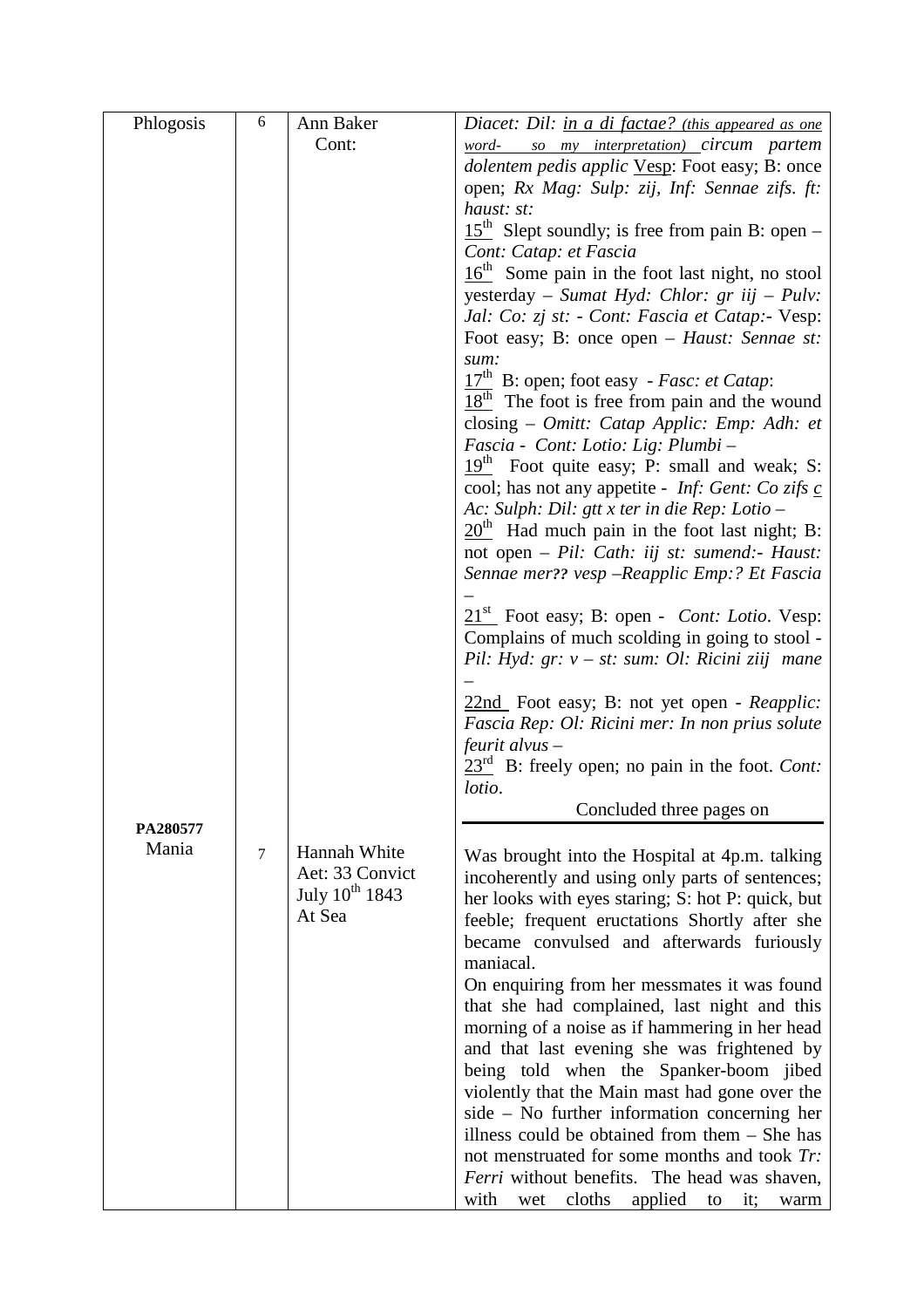| Mania | $\sqrt{6}$ | Hannah White | fomentations to the pit of the stomach and $a$                                                     |
|-------|------------|--------------|----------------------------------------------------------------------------------------------------|
|       |            | Cont:        | drachm of Tincture of Opium given $-10$ P.M.                                                       |
|       |            |              | P: soft and full, is quick, talks nearly rationally                                                |
|       |            |              | but respondingly; complains of severe pain in                                                      |
|       |            |              | the back of the head and occasional shivering –                                                    |
|       |            |              | Cont: Aq: frigidei ad caput:                                                                       |
|       |            |              | $11th$ Still complains of the pain at the back of                                                  |
|       |            |              | the head and light causes some soreness to the                                                     |
|       |            |              | eyes – only dosed a little during the night; B:                                                    |
|       |            |              | twice open; T: moist; P: quick, but not strong;                                                    |
|       |            |              | S: hot; speaks rationally – $Rx$ : Hyd: Chlor: gr:                                                 |
|       |            |              | iij in pil – Rx Pulv: Rhei et Jalapae aa gr: x,                                                    |
|       |            |              | Ol: Menth: Pip: ?j – Aquae zifs. Ft: Huast: st:                                                    |
|       |            |              | sumend:- Cont: Aq: frig:                                                                           |
|       |            |              | Vesp: Has slept for several hours today and has                                                    |
|       |            |              | less pain in the head, but it is still hot; B: once                                                |
|       |            |              | freely open – Rep: Pil: Hyd: Chlor: $h.s.$ –                                                       |
|       |            |              | $18th$ Has slept very soundly and has very little<br>pain in the head; P; 74 and soft; S: and head |
|       |            |              | somewhat hot; no stool; complains of having                                                        |
|       |            |              | had strange figures flitting before her eyes.                                                      |
|       |            |              | Cont: Aq: frig: - Sumat Pil: Hyd: Chlor: ter in                                                    |
|       |            |              | die. Rx Rhei: Jalapae et Zingib: <u>aa</u> gr: x ft:                                               |
|       |            |              | pulvis meridie sumendus.                                                                           |
|       |            |              | $13th$ Did not sleep well, but feels better; S:                                                    |
|       |            |              | above the natural heat; T: furred; B: open $-$                                                     |
|       |            |              | Rep: pil et Ag: frig:                                                                              |
|       |            |              | $14th$ Had more headache, last evening, but has                                                    |
|       |            |              | slept well; S: cool; P: soft and natural; T:                                                       |
|       |            |              | whitish; B: twice open; answers questions                                                          |
|       |            |              | rationally $-P-$                                                                                   |
|       |            |              | Vesp: The left side of the head is painful; S:<br>hot; P: quick; B: have not been moved, today –   |
|       |            |              | Sumat Ant: Pot: Tart: $\frac{1}{4}$ gr: h.s. - Ol: Ricini                                          |
|       |            |              | $ziii$ mane $-$                                                                                    |
|       |            |              | $15th$ Is free from pain; Has still some heat of S:                                                |
|       |            |              | - B: not yet open; mouth tender - Cont: Ag:                                                        |
|       |            |              | frig: - Pil: Hyd: Chlor: st: - Vesp: B: twice                                                      |
|       |            |              | open; more soreness of the mouth– <i>Omitt: Pil:</i> -                                             |
|       |            |              | $16^{\text{th}}$<br>Complains of dizziness; mouth not so                                           |
|       |            |              | sore; some increased heat of S: Rx Mag: Sulph:                                                     |
|       |            |              | zij Inf Sennae zifs ft: haust: st: sum: Vesp: No                                                   |
|       |            |              | stool Rep: Haust – $Rx$ Aceti et Aqua bul liqutis                                                  |
|       |            |              | part: Aq: ut ft: Gargarisma                                                                        |
|       |            |              | $17th$ Feels very much better; is free from pain;                                                  |
|       |            |              | less ptyalism.- B: twice open. Cont: Aq:<br>frigid: - Rx Alum: Sulph: zij Aquae $2j$ - M: ut ft:   |
|       |            |              | Gargarisma                                                                                         |
|       |            |              | $18th$ Perfectly rational; has not any pain; but                                                   |
|       |            |              | has usual ptyalism; S: hot; B: open;<br>an                                                         |
|       |            |              | impetigenous eruption on the right hand -                                                          |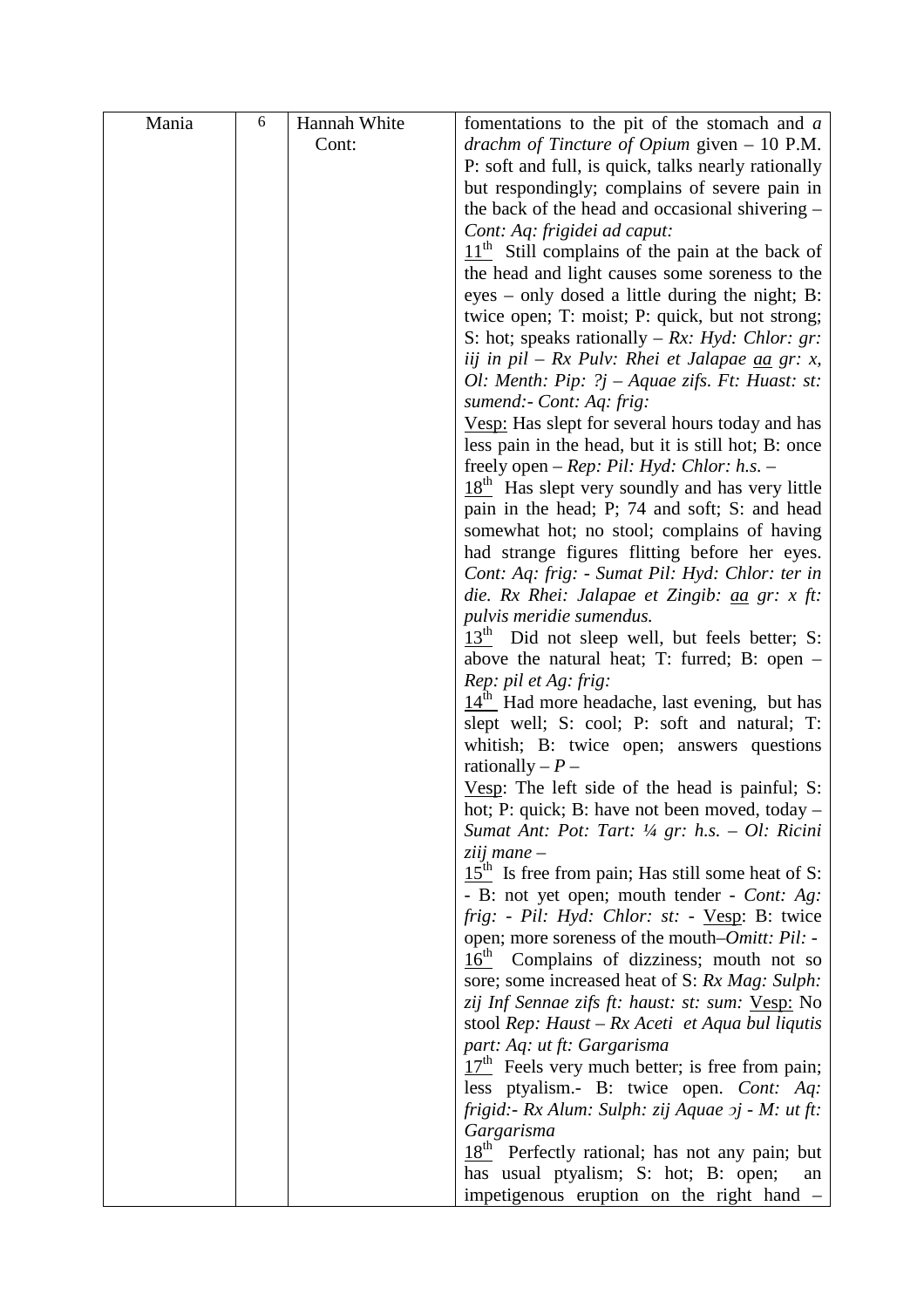| Mania     | 6 | Hannah White | Cont: Garg: et Aq: frig: Fotus ad manum $-Rx$                     |
|-----------|---|--------------|-------------------------------------------------------------------|
|           |   | Cont:        | Sodae Carb: gr xxv - Aqua zifs -st- Rx Acid:                      |
|           |   |              | Cit: $2j$ - Aq: $zj$ – Solv: M: ut ft: haust: efferv              |
|           |   |              | quatre in die sum:                                                |
|           |   |              | 19 <sup>th</sup><br>Less ptyalism; no increased heat of           |
|           |   |              | surface; P: soft and regular; speaks cheerfully -                 |
|           |   |              | $P-$                                                              |
|           |   |              | $20^{\text{th}}$<br>Mouth better, less eruptions; is gaining      |
|           |   |              | strength; B: not open - Haust: Sennae st: et                      |
|           |   |              | mer: repetend si non prius feurit alvus Cont:                     |
|           |   |              | Aq: frig: ad caput et Fotus ad manum -                            |
|           |   |              | $21st$ B: only once open; an eruption mostly                      |
|           |   |              | papulous and itching much, when she is warm                       |
|           |   |              | over both arms Rep: Haust: Sennae st et                           |
|           |   |              | meridie Cont: Fotus et Garg: _                                    |
|           |   |              | $22nd$ B: open; less eruption on the arms but the                 |
|           |   |              | hand feels stiff from it; mouth better- Cont:                     |
|           |   |              | Fotus et Garg: -                                                  |
|           |   |              | $23rd$ Had only one stool yesterday - is generally                |
| PA280578  |   |              | improving -Haust: Sennae st: sumend: Cont:                        |
|           |   |              | Fotus ad brachium. Vesp: Has had slight                           |
|           |   |              | shivering today; B: not opened -Rep: Haust: -                     |
|           |   |              | $24th$ B: twice open; feels better; there is much                 |
|           |   |              | less eruption on the right hand but some spots                    |
|           |   |              | are appearing on the left. Rep: Garg: -                           |
|           |   |              | $25th$ The eruption has become troublesome to                     |
|           |   |              | her and now extends over both arms. B: once                       |
|           |   |              | open; mouth better $-$ <i>Ol: Ricini ziij st</i> $-$ <i>Cont:</i> |
|           |   |              | Garg:                                                             |
|           |   |              | Discharged to Hospital                                            |
| Phlogosis | 5 | Ann Baker    | July $24^{\text{th}} - P$                                         |
|           |   | Continued    | $25th$ Foot easy – B: confined – Sumat Pil Cath:                  |
|           |   |              | ij st: - Cont: lotio -                                            |
|           |   |              |                                                                   |
|           |   |              |                                                                   |
|           |   |              |                                                                   |
|           |   |              |                                                                   |
|           |   |              |                                                                   |
|           |   |              |                                                                   |
|           |   |              |                                                                   |
|           |   |              |                                                                   |
|           |   |              |                                                                   |
|           |   |              |                                                                   |
|           |   |              |                                                                   |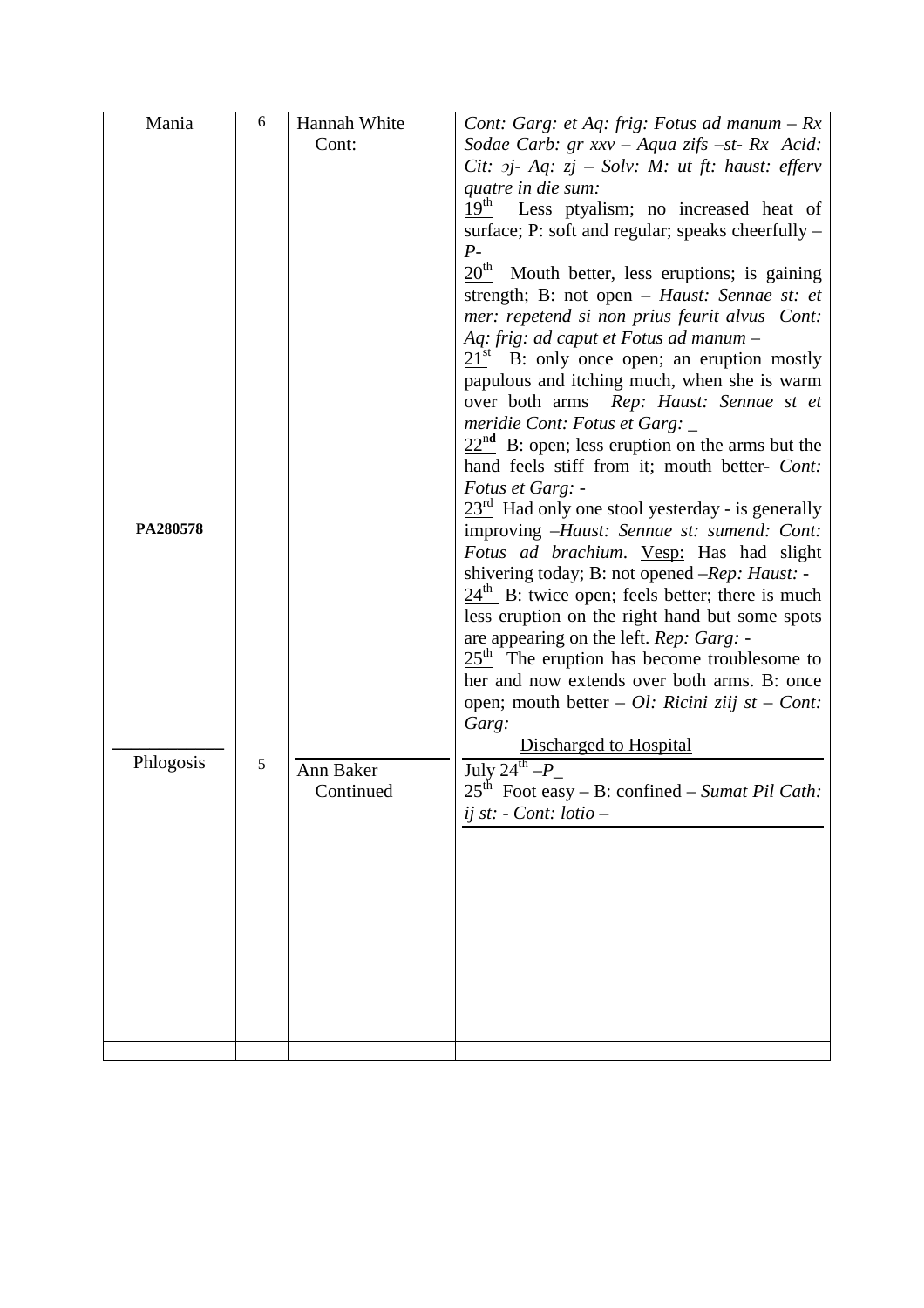#### **A Nosological Synopsis of the Sick Book kept during the Period of this Journal, in conformity with the 30th Article of the Surgeons' Instructions.**

|                                           | <b>Numbers</b>   |                          |                         |                          |                          |                |                                                         |
|-------------------------------------------|------------------|--------------------------|-------------------------|--------------------------|--------------------------|----------------|---------------------------------------------------------|
| <b>Diseases</b><br>Nosologically arranged | <b>Total</b>     | Discharged to<br>Duty    | Sent to the<br>Hospital | Died on board            | Invalided                | Remaining      | Nos. of such Cases<br>as are detailed in<br>the Journal |
| Pyrexiae                                  |                  |                          |                         |                          |                          |                |                                                         |
| Ord. I. Febres.                           |                  |                          |                         |                          |                          |                |                                                         |
| Internulleates Quotutiana                 |                  |                          |                         |                          |                          |                |                                                         |
| Tertiana                                  |                  |                          |                         |                          |                          |                |                                                         |
| Continua Synochus                         |                  |                          |                         |                          |                          |                |                                                         |
| Typhus                                    |                  |                          |                         |                          |                          |                |                                                         |
| Opthalmia                                 | 3                | 3                        |                         |                          |                          |                |                                                         |
| Otitis                                    | $\mathbf{1}$     | $\mathbf{1}$             |                         |                          |                          |                |                                                         |
| Arthropyosis                              | $\mathbf{1}$     |                          | $\mathbf{1}$            | $\blacksquare$           |                          | 1              | 5                                                       |
| Ord. II. Phlegmasiae.                     |                  |                          |                         |                          |                          |                |                                                         |
| Phlogosis                                 | $\sqrt{5}$       | 3                        | $\mathbf{1}$            | $\overline{\phantom{a}}$ | $\overline{\phantom{a}}$ | 1              | 6?                                                      |
| Pneumonia                                 | $\blacksquare$   | $\overline{\phantom{a}}$ |                         |                          |                          |                |                                                         |
| Rheumatismus                              | $\sqrt{5}$       | $\overline{5}$           |                         |                          |                          |                |                                                         |
| Cynanche                                  |                  |                          |                         |                          |                          |                |                                                         |
| <b>Bronchitis</b>                         | $\mathfrak s$    | 3                        |                         | $\overline{\phantom{a}}$ | $\overline{\phantom{a}}$ | $\overline{2}$ |                                                         |
| Pleuritis                                 | $\mathbf{1}$     | $\mathbf{1}$             |                         |                          |                          |                |                                                         |
| Hysteritis                                | 1                | $\mathbf{1}$             |                         |                          |                          |                | $\overline{2}$                                          |
|                                           |                  |                          |                         |                          |                          |                |                                                         |
| Opthalmia                                 |                  |                          |                         |                          |                          |                |                                                         |
| Ord. III. Exanthemata.                    |                  |                          |                         |                          |                          |                |                                                         |
| Variola                                   |                  |                          |                         |                          |                          |                |                                                         |
| Rubeola                                   |                  |                          |                         |                          |                          |                |                                                         |
| Erysipelas                                |                  |                          |                         |                          |                          |                |                                                         |
| Vaccina                                   |                  |                          |                         |                          |                          |                |                                                         |
| Ord. IV. Haemorrhagiae                    |                  |                          |                         |                          |                          |                |                                                         |
| Haemoptysis                               |                  |                          |                         |                          |                          |                |                                                         |
| Phthisis incipiens                        |                  |                          |                         |                          |                          |                |                                                         |
| Phthisis cosfirmata                       |                  |                          |                         |                          |                          |                |                                                         |
| Menorrhaghia                              |                  |                          |                         |                          |                          |                |                                                         |
|                                           | 1                | $\mathbf{1}$             |                         |                          |                          |                |                                                         |
| Ord. V. Profluvia.                        |                  |                          |                         |                          |                          |                |                                                         |
| Catarrhus                                 | $10\,$           | 1 <sub>0</sub>           |                         |                          |                          |                |                                                         |
| Dysenteria                                |                  |                          |                         |                          |                          |                |                                                         |
| Neuroses.                                 |                  |                          |                         |                          |                          |                |                                                         |
| Ord. I. Comata.                           |                  |                          |                         |                          |                          |                |                                                         |
| Apoplexia                                 |                  |                          |                         |                          |                          |                |                                                         |
| Ord. II. Adynamiae.                       |                  |                          |                         |                          |                          |                |                                                         |
| Dyspepsia                                 | $\mathfrak{Z}$   | $\overline{2}$           | $\blacksquare$          | $\overline{\phantom{a}}$ | $\blacksquare$           | 1              |                                                         |
| Ord. III. Spasmi.                         |                  |                          |                         |                          |                          |                |                                                         |
| Asthma                                    |                  |                          |                         |                          |                          |                |                                                         |
| Diarrhoea                                 | 5                | 5                        |                         |                          |                          |                |                                                         |
| Colica                                    | $\overline{a}$   | $\Box$                   |                         |                          |                          |                |                                                         |
| Pertussis                                 | $\boldsymbol{2}$ | 1                        |                         | 1                        |                          | 1              | 1                                                       |
| Ord. Iv. Vesaniae.                        |                  |                          |                         |                          |                          |                |                                                         |
| Amentia                                   |                  |                          |                         |                          |                          |                |                                                         |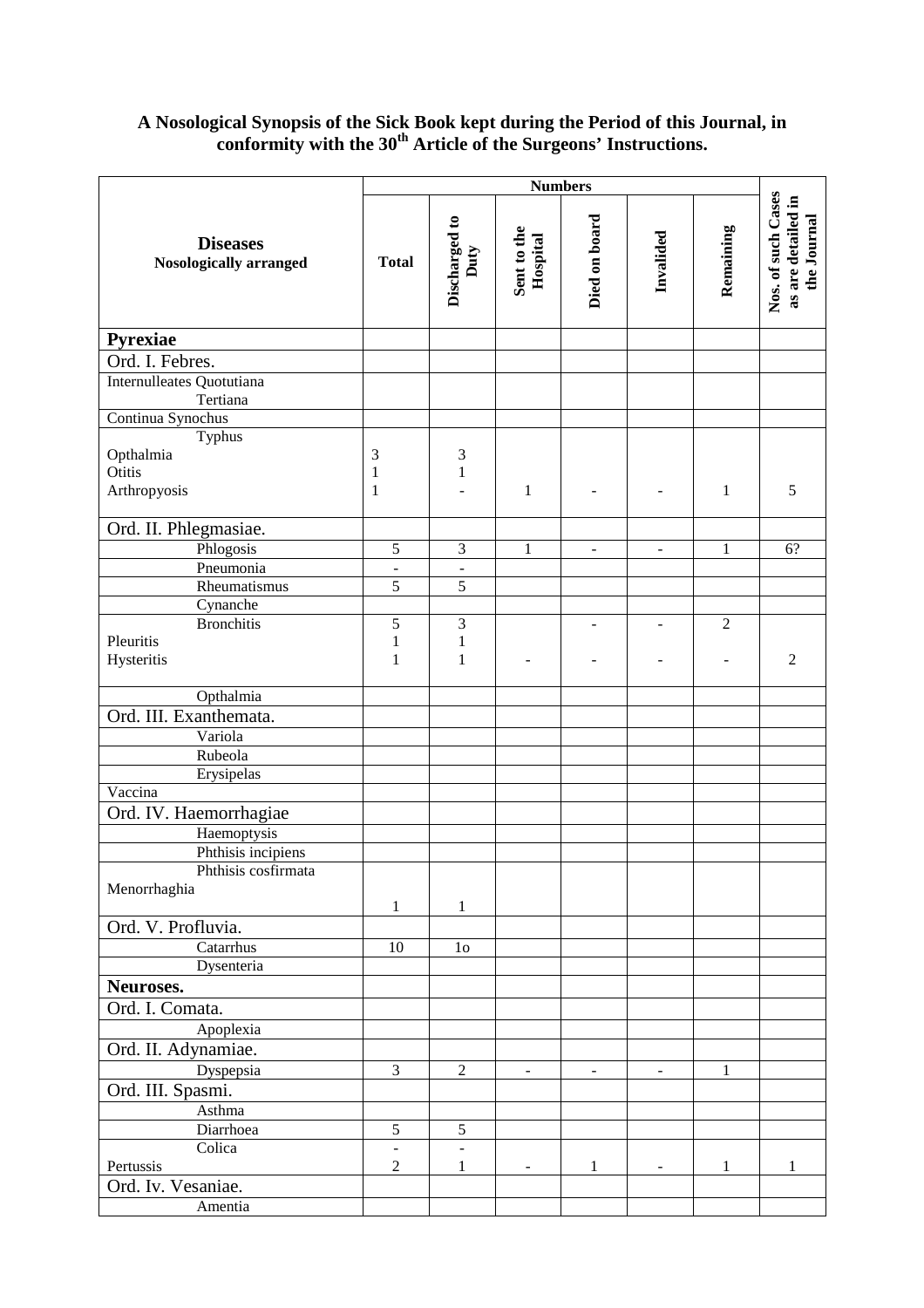| Mania                                                                                                      | $\mathbf{1}$   | $\overline{\phantom{a}}$ | $\mathbf{1}$            | $\overline{\phantom{a}}$ | $\blacksquare$           | $\blacksquare$           | $\overline{7}$ |
|------------------------------------------------------------------------------------------------------------|----------------|--------------------------|-------------------------|--------------------------|--------------------------|--------------------------|----------------|
| Cachexiae.                                                                                                 |                |                          |                         |                          |                          |                          |                |
| Ord. I. Marcores.                                                                                          |                |                          |                         |                          |                          |                          |                |
| Tabes                                                                                                      |                |                          |                         |                          |                          |                          |                |
| Ord. II. Intumescentiae.                                                                                   |                |                          |                         |                          |                          |                          |                |
| Anasarca                                                                                                   |                |                          |                         |                          |                          |                          |                |
| Ascites                                                                                                    |                |                          |                         |                          |                          |                          |                |
| Hydrothorax                                                                                                |                |                          |                         |                          |                          |                          |                |
| Ord. III. Impetigines.                                                                                     |                |                          |                         |                          |                          |                          |                |
| Syphilis                                                                                                   |                |                          |                         |                          |                          |                          |                |
| Scrophula                                                                                                  |                |                          |                         |                          |                          |                          |                |
| Icterus                                                                                                    |                |                          |                         |                          |                          |                          |                |
| Scorbutus                                                                                                  |                |                          |                         |                          |                          |                          |                |
| Locales.                                                                                                   |                |                          |                         |                          |                          |                          |                |
| Ord. I. Dysaethesiae.                                                                                      |                |                          |                         |                          |                          |                          |                |
| Amaurosis                                                                                                  |                |                          |                         |                          |                          |                          |                |
| Ord. II. Dysorexiae.                                                                                       |                |                          |                         |                          |                          |                          |                |
| Ord. III. Dyscinesiae.                                                                                     |                |                          |                         |                          |                          |                          |                |
| Ord. IV. Apocenoses.                                                                                       |                |                          |                         |                          |                          |                          |                |
| Gonorrhoea                                                                                                 |                |                          |                         |                          |                          |                          |                |
| Leucorrhoea                                                                                                | $\mathbf{1}$   | $\mathbf{1}$             |                         |                          |                          |                          |                |
| Ord. V. Epischeses                                                                                         |                |                          |                         |                          |                          |                          |                |
| Ischuria                                                                                                   |                |                          |                         |                          |                          |                          |                |
| Obstipatio                                                                                                 |                |                          |                         |                          |                          |                          |                |
| Dysuria                                                                                                    |                |                          |                         |                          |                          |                          |                |
| Amenorrhoea                                                                                                | $\overline{2}$ | 2                        |                         |                          |                          |                          | $\mathfrak{Z}$ |
| Ord. VI. Tumores.                                                                                          |                |                          |                         |                          |                          |                          |                |
| Aneurisma                                                                                                  |                |                          |                         |                          |                          |                          |                |
| Ord. VII. Ectopiae.                                                                                        |                |                          |                         |                          |                          |                          |                |
| Hernia                                                                                                     |                |                          |                         |                          |                          |                          |                |
| Prolapsus                                                                                                  |                |                          |                         |                          |                          |                          |                |
| Luxatio                                                                                                    | 1              | 1                        | $\Box$                  | $\blacksquare$           | $\overline{\phantom{a}}$ | $\overline{\phantom{a}}$ | 4              |
| Ord. VIII. Dialyses.                                                                                       |                |                          |                         |                          |                          |                          |                |
| Vulnus                                                                                                     |                |                          |                         |                          |                          |                          |                |
| Uleus                                                                                                      |                |                          |                         |                          |                          |                          |                |
| Psora                                                                                                      | 4              | $\overline{4}$           |                         |                          |                          |                          |                |
| Fistula                                                                                                    | $\mathbf{1}$   | $\mathbf{1}$             |                         |                          |                          |                          |                |
| <b>GENERAL TOTAL</b>                                                                                       | 59             | 50                       | $\overline{\mathbf{3}}$ | $\mathbf{1}$             |                          | 5                        |                |
| NOTE.—Medical Officers are desired particularly to Notice that the Numbers in each Disease and the general |                |                          |                         |                          |                          |                          |                |
| Total must not only correspond with the Sick Book, but also with the particulars contained in the several  |                |                          |                         |                          |                          |                          |                |
| Nosological Returns for the period.                                                                        |                |                          |                         |                          |                          |                          |                |